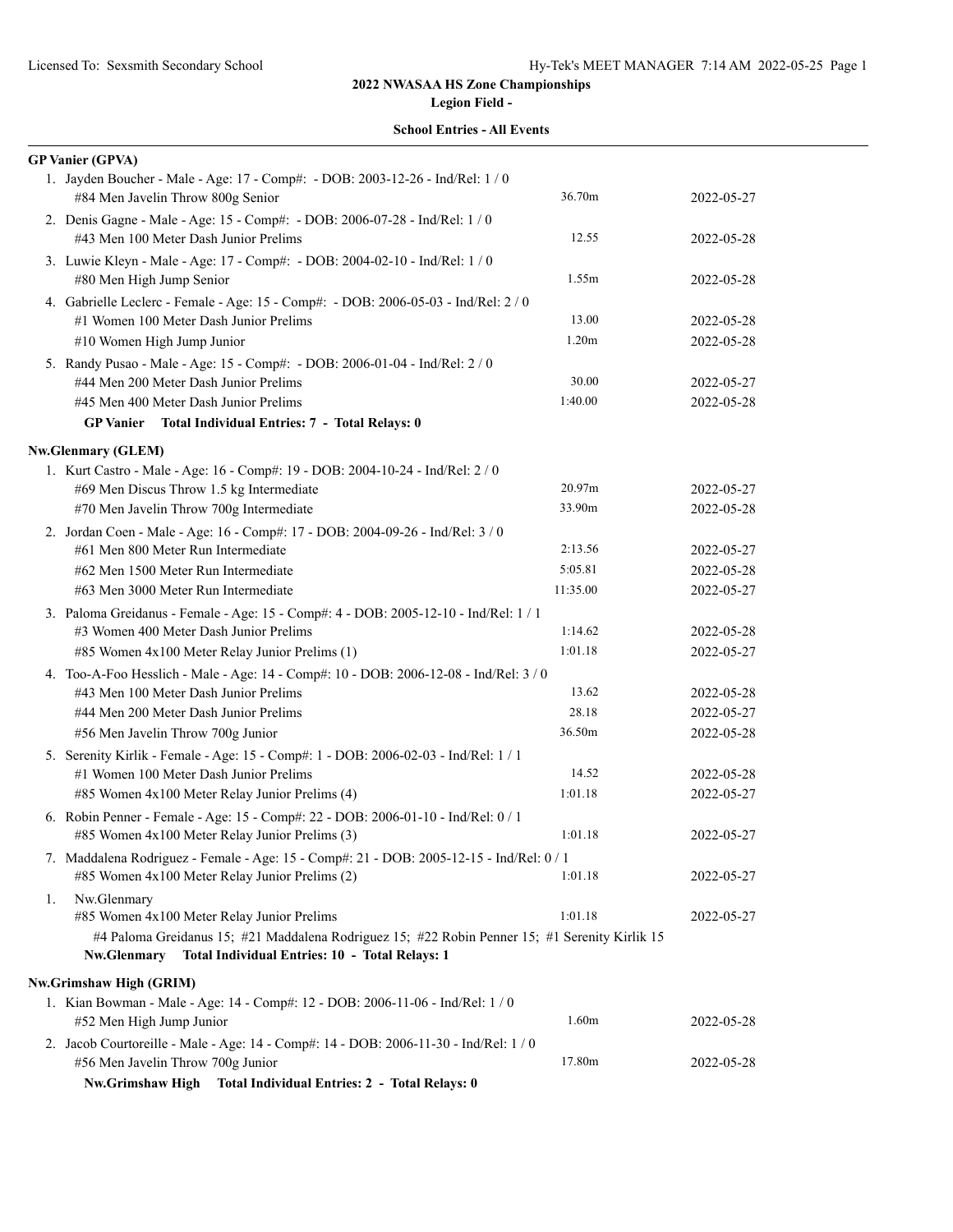**Legion Field -**

| <b>Nw.Paul Rowe High (PARO)</b>                                                                                                                                                                                                                 |                                              |                                                      |
|-------------------------------------------------------------------------------------------------------------------------------------------------------------------------------------------------------------------------------------------------|----------------------------------------------|------------------------------------------------------|
| 1. Chloe-Lee Anderson - Female - Age: 15 - Comp#: 6 - DOB: 2006-07-20 - Ind/Rel: 1/0<br>#29 Women 100 Meter Dash Senior Prelims                                                                                                                 | 14.74                                        | 2022-05-28                                           |
| 2. Grace Atkinson - Female - Age: 16 - Comp#: 9 - DOB: 2005-06-11 - Ind/Rel: 1/0<br>#42 Women Javelin Throw 600g 220cm Senior                                                                                                                   | 11.60m                                       | 2022-05-28                                           |
| 3. Ethan Collins - Male - Age: 17 - Comp#: 20 - DOB: 2004-03-28 - Ind/Rel: 2/0<br>#84 Men Javelin Throw 800g Senior<br>#502 Men Outdoor Pentathlon Open                                                                                         | 33.56m<br>1975                               | 2022-05-27<br>2022-05-27                             |
| 4. Liam Collins - Male - Age: 15 - Comp#: 11 - DOB: 2006-07-19 - Ind/Rel: 4/0<br>#43 Men 100 Meter Dash Junior Prelims<br>#44 Men 200 Meter Dash Junior Prelims<br>#50 Men Long Jump Junior<br>#51 Men Triple Jump Junior                       | 12.55<br>26.02<br>5.09 <sub>m</sub><br>9.80m | 2022-05-28<br>2022-05-27<br>2022-05-27<br>2022-05-27 |
| 5. Garcia Rejn - Female - Age: 17 - Comp#: 8 - DOB: 2004-01-11 - Ind/Rel: 2 / 0<br>#32 Women 80 Meter Hurdles 84cm 33" 8m Senior Prel<br>#41 Women Discus Throw 1 kg Senior<br>Nw.Paul Rowe High Total Individual Entries: 10 - Total Relays: 0 | 18.88<br>18.12m                              | 2022-05-27<br>2022-05-27                             |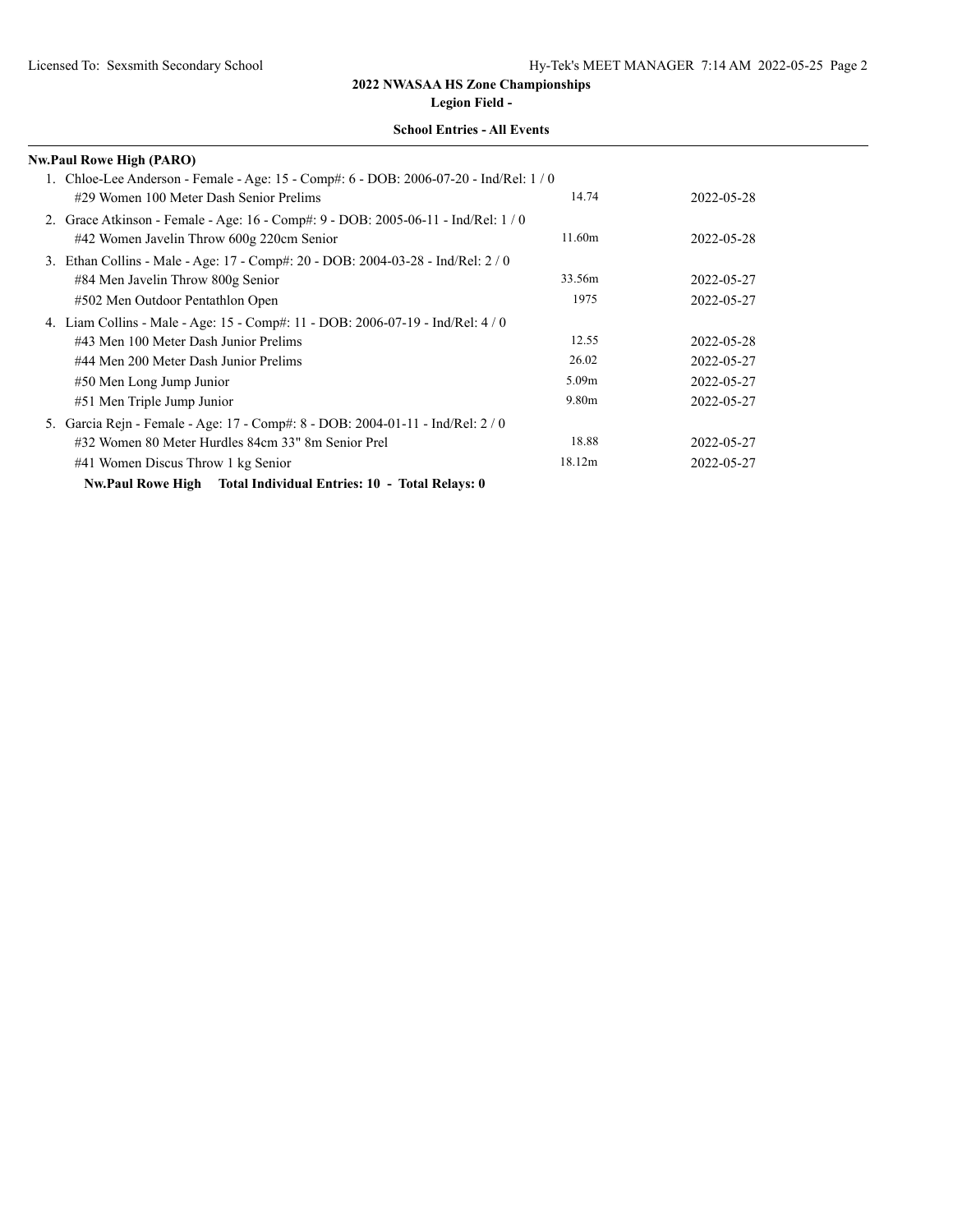**Legion Field -**

### **School Entries - All Events**

|    | <b>Nw.Peace River High (PERI)</b>                                                                                                |                   |            |
|----|----------------------------------------------------------------------------------------------------------------------------------|-------------------|------------|
|    | 1. Matthew Barrett - Male - Age: 16 - Comp#: 18 - DOB: 2005-08-20 - Ind/Rel: 4 / 0                                               |                   |            |
|    | #65 Men Triple Jump Intermediate                                                                                                 | 11.40m            | 2022-05-28 |
|    | #66 Men High Jump Intermediate                                                                                                   | 1.75m             | 2022-05-27 |
|    | #69 Men Discus Throw 1.5 kg Intermediate                                                                                         | 28.93m            | 2022-05-27 |
|    | #70 Men Javelin Throw 700g Intermediate                                                                                          | 37.62m            | 2022-05-28 |
|    | 2. Kolby Bentt - Male - Age: 15 - Comp#: 13 - DOB: 2006-06-19 - Ind/Rel: 2 / 0                                                   |                   |            |
|    | #54 Men Shot Put 5 kg Junior                                                                                                     | 6.63m             | 2022-05-28 |
|    | #55 Men Discus Throw 1.5 kg Junior                                                                                               | 13.02m            | 2022-05-27 |
|    | 3. Jacey Boucher - Female - Age: 15 - Comp#: 5 - DOB: 2006-04-11 - Ind/Rel: 2 / 1                                                |                   |            |
|    | #8 Women Long Jump Junior                                                                                                        | 3.47m             | 2022-05-28 |
|    | #9 Women Triple Jump Junior                                                                                                      | 8.10m             | 2022-05-27 |
|    | #85 Women 4x100 Meter Relay Junior Prelims (2)                                                                                   | 59.44             | 2022-05-27 |
|    | 4. Kaley Boucher - Female - Age: 15 - Comp#: 3 - DOB: 2006-04-11 - Ind/Rel: 3 / 1                                                |                   |            |
|    | #2 Women 200 Meter Dash Junior Prelims                                                                                           | 30.49             | 2022-05-27 |
|    | #8 Women Long Jump Junior                                                                                                        | 3.60 <sub>m</sub> | 2022-05-28 |
|    | #9 Women Triple Jump Junior                                                                                                      | 8.50m             | 2022-05-27 |
|    | #85 Women 4x100 Meter Relay Junior Prelims (3)                                                                                   | 59.44             | 2022-05-27 |
|    | 5. Emily Harris - Female - Age: 17 - Comp#: 7 - DOB: 2004-06-08 - Ind/Rel: 1 / 0                                                 |                   |            |
|    | #29 Women 100 Meter Dash Senior Prelims                                                                                          | 14.65             | 2022-05-28 |
|    | 6. Catherine Johnson - Female - Age: 15 - Comp#: 2 - DOB: 2006-06-20 - Ind/Rel: 2 / 1                                            |                   |            |
|    | #1 Women 100 Meter Dash Junior Prelims                                                                                           | 13.58             | 2022-05-28 |
|    | #2 Women 200 Meter Dash Junior Prelims                                                                                           | 29.42             | 2022-05-27 |
|    | #85 Women 4x100 Meter Relay Junior Prelims (1)                                                                                   | 59.44             | 2022-05-27 |
|    | 7. Dylan Leadlay - Male - Age: 16 - Comp#: 16 - DOB: 2004-10-05 - Ind/Rel: 3 / 0                                                 |                   |            |
|    | #61 Men 800 Meter Run Intermediate                                                                                               | 2:12.97           | 2022-05-27 |
|    | #62 Men 1500 Meter Run Intermediate                                                                                              | 5:08.62           | 2022-05-28 |
|    | #63 Men 3000 Meter Run Intermediate                                                                                              | 10:45.00          | 2022-05-27 |
|    | 8. Avery Rogers - Female - Age: 15 - Comp#: 23 - DOB: 2005-10-05 - Ind/Rel: 0 / 1                                                |                   |            |
|    | #85 Women 4x100 Meter Relay Junior Prelims (4)                                                                                   | 59.44             | 2022-05-27 |
|    | 9. Aadam Stalker - Male - Age: 16 - Comp#: 15 - DOB: 2005-01-04 - Ind/Rel: 4 / 0                                                 |                   |            |
|    | #57 Men 100 Meter Dash Intermediate Prelims                                                                                      | 11.34             | 2022-05-28 |
|    | #58 Men 200 Meter Dash Intermediate Prelims                                                                                      | 30.00             | 2022-05-27 |
|    | #64 Men Long Jump Intermediate                                                                                                   | 5.34m             | 2022-05-28 |
|    | #65 Men Triple Jump Intermediate                                                                                                 | 11.20m            | 2022-05-28 |
| 1. | Nw.Peace River High                                                                                                              |                   |            |
|    | #85 Women 4x100 Meter Relay Junior Prelims                                                                                       | 59.44             | 2022-05-27 |
|    | #2 Catherine Johnson 15; #5 Jacey Boucher 15; #3 Kaley Boucher 15; #23 Avery Rogers 15                                           |                   |            |
|    | $\overline{a}$ and $\overline{a}$ and $\overline{a}$ and $\overline{a}$ and $\overline{a}$ and $\overline{a}$ and $\overline{a}$ |                   |            |

**Nw.Peace River High Total Individual Entries: 21 - Total Relays: 1**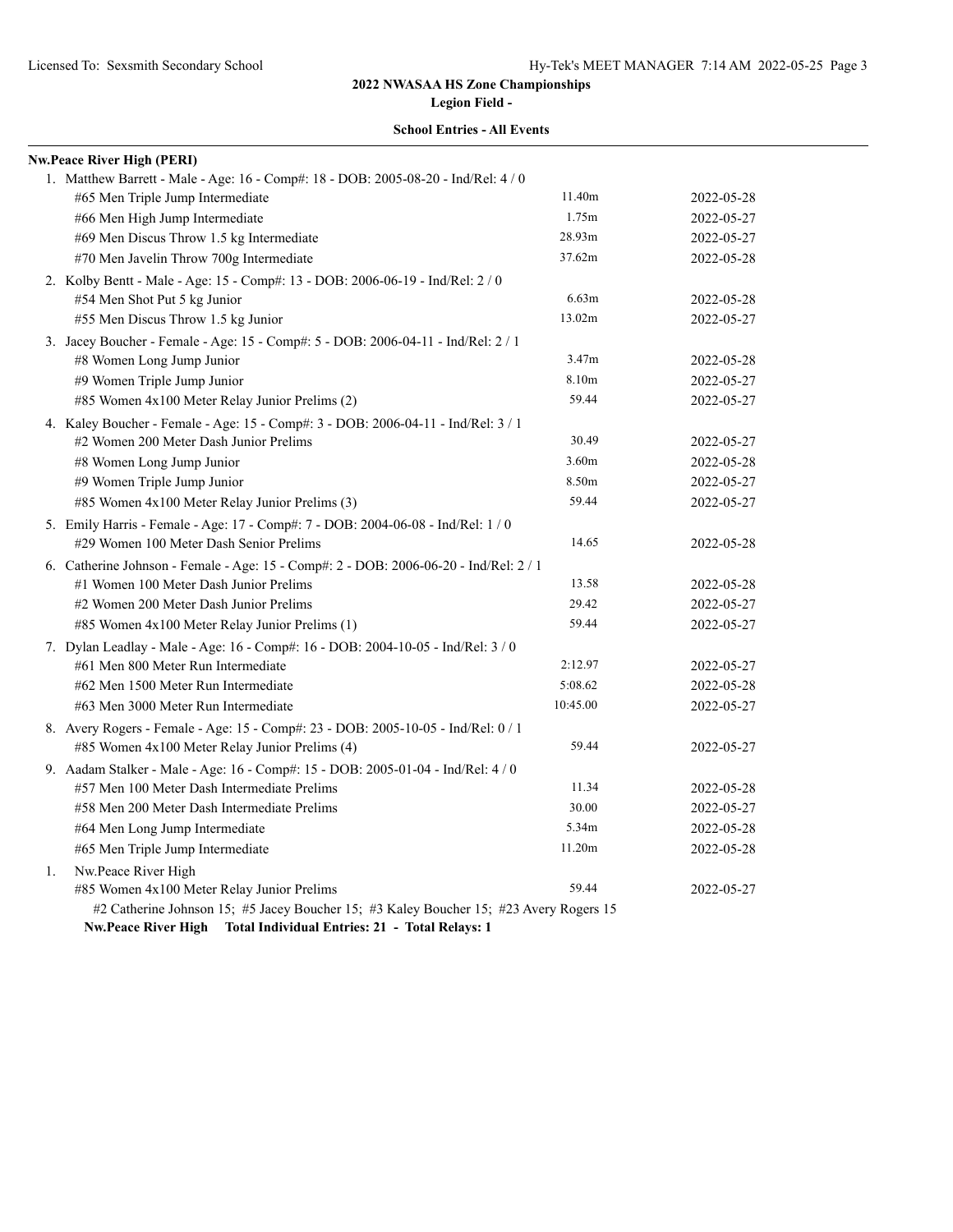**Legion Field -**

| <b>Nw:Beaverlodge Regional (BERE)</b>                                            |                    |            |
|----------------------------------------------------------------------------------|--------------------|------------|
| 1. Daniel Fuchs - Male - Age: 17 - Comp#: - DOB: 2004-06-16 - Ind/Rel: 2 / 0     |                    |            |
| #79 Men Triple Jump Senior                                                       | 5.00m              | 2022-05-27 |
| #84 Men Javelin Throw 800g Senior                                                | 30.00 <sub>m</sub> | 2022-05-27 |
| 2. Deizel Leet - Male - Age: 16 - Comp#: - DOB: 2005-01-04 - Ind/Rel: 3 / 0      |                    |            |
| #59 Men 400 Meter Dash Intermediate Prelims                                      | 55.00              | 2022-05-28 |
| #61 Men 800 Meter Run Intermediate                                               | 1:40.00            | 2022-05-27 |
| #69 Men Discus Throw 1.5 kg Intermediate                                         | 25.00m             | 2022-05-27 |
| 3. Peyton Mecham - Male - Age: 16 - Comp#: - DOB: 2005-05-26 - Ind/Rel: 3 / 0    |                    |            |
| #58 Men 200 Meter Dash Intermediate Prelims                                      | 36.00              | 2022-05-27 |
| #59 Men 400 Meter Dash Intermediate Prelims                                      | 55.00              | 2022-05-28 |
| #64 Men Long Jump Intermediate                                                   | 5.00m              | 2022-05-28 |
| 4. Ryder Morris - Male - Age: 16 - Comp#: - DOB: 2005-08-28 - Ind/Rel: 2 / 0     |                    |            |
| #57 Men 100 Meter Dash Intermediate Prelims                                      | 15.00              | 2022-05-28 |
| #64 Men Long Jump Intermediate                                                   | 4.00 <sub>m</sub>  | 2022-05-28 |
| Nw:Beaverlodge Regional Total Individual Entries: 10 - Total Relays: 0           |                    |            |
| <b>Nw:Charles Spencer (CHSP)</b>                                                 |                    |            |
| 1. Aiden Armstrong - Male - Age: 15 - Comp#: - DOB: 2006-04-27 - Ind/Rel: 3/0    |                    |            |
| #45 Men 400 Meter Dash Junior Prelims                                            | 1:07.73            | 2022-05-28 |
| #48 Men 1500 Meter Run Junior                                                    | 4:57.37            | 2022-05-28 |
| #49 Men 3000 Meter Run Junior                                                    | 10:26.64           | 2022-05-27 |
| 2. Indira Germain - Female - Age: 15 - Comp#: - DOB: 2005-09-03 - Ind/Rel: 2 / 0 |                    |            |
| #17 Women 400 Meter Dash Intermediate Prelims                                    | 1:07.73            | 2022-05-28 |
| #19 Women 800 Meter Run Intermediate                                             | 2:56.03            | 2022-05-27 |
| Nw:Charles Spencer Total Individual Entries: 5 - Total Relays: 0                 |                    |            |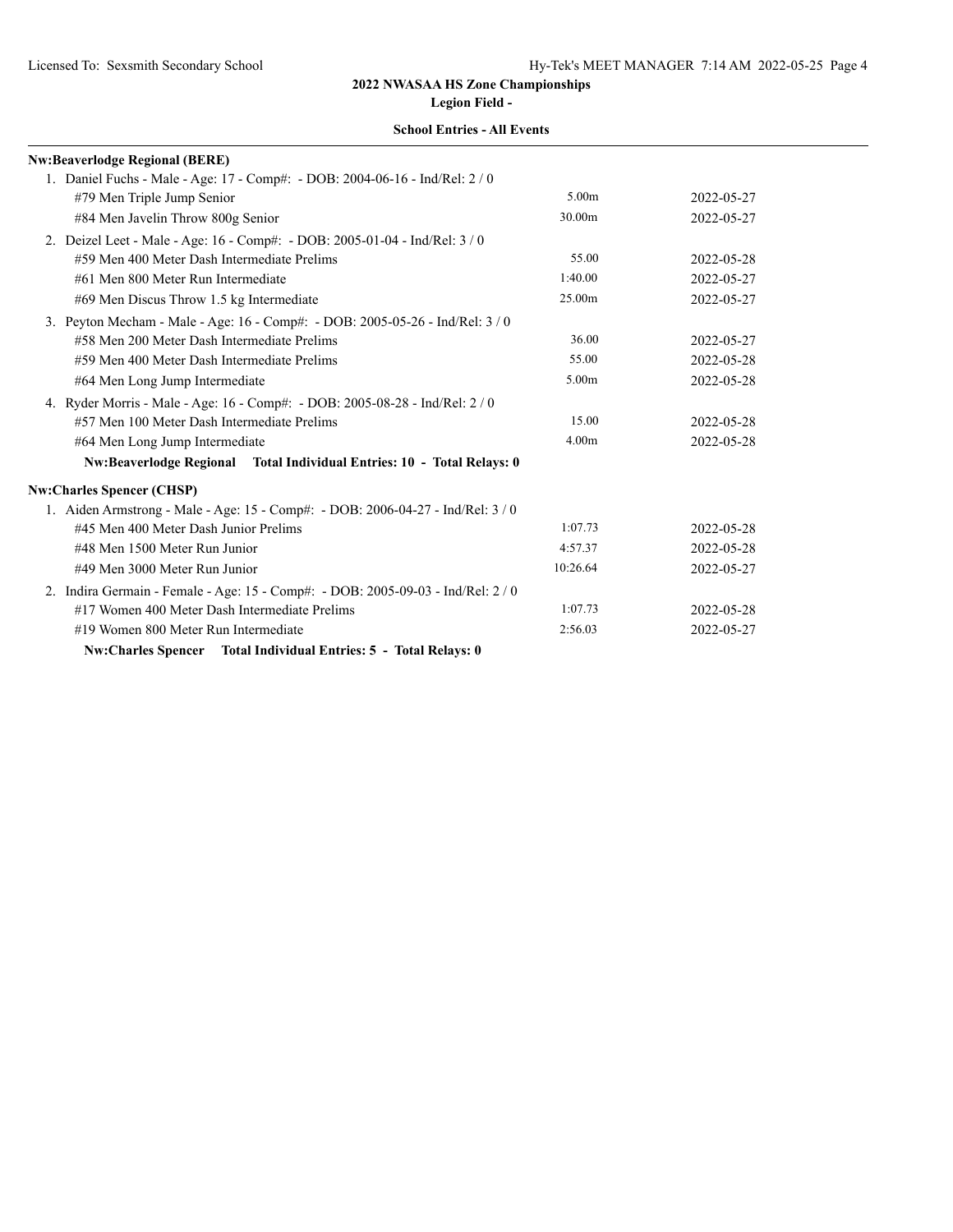| <b>School Entries - All Events</b> |  |
|------------------------------------|--|
|------------------------------------|--|

| <b>Nw:Ew Pratt High (EWPR)</b>                                                     |                   |            |
|------------------------------------------------------------------------------------|-------------------|------------|
| 1. Aaron Archbold - Male - Age: 15 - Comp#: - DOB: 2006-06-22 - Ind/Rel: 3 / 0     |                   |            |
| #45 Men 400 Meter Dash Junior Prelims                                              | 1.45              | 2022-05-28 |
| #50 Men Long Jump Junior                                                           | 4.58m             | 2022-05-27 |
| #52 Men High Jump Junior                                                           | 1.45m             | 2022-05-28 |
| 2. Carter Auger - Male - Age: 16 - Comp#: - DOB: 2005-04-21 - Ind/Rel: 2 / 0       |                   |            |
| #62 Men 1500 Meter Run Intermediate                                                | 7:00.00           | 2022-05-28 |
| #68 Men Shot Put 5 kg Intermediate                                                 | 10.00m            | 2022-05-27 |
| 3. Liam Bilyk - Male - Age: 15 - Comp#: - DOB: 2006-03-22 - Ind/Rel: 3 / 0         |                   |            |
| #51 Men Triple Jump Junior                                                         | 9.50m             | 2022-05-27 |
| #52 Men High Jump Junior                                                           | 1.45m             | 2022-05-28 |
| #55 Men Discus Throw 1.5 kg Junior                                                 | 20.60m            | 2022-05-27 |
| 4. Abbie Cottingham - Female - Age: 16 - Comp#: - DOB: 2005-01-06 - Ind/Rel: 4 / 0 |                   |            |
| #16 Women 200 Meter Dash Intermediate Prelims                                      | 30.00             | 2022-05-27 |
| #17 Women 400 Meter Dash Intermediate Prelims                                      | 1:45.00           | 2022-05-28 |
| #22 Women Long Jump Intermediate                                                   | 4.12m             | 2022-05-27 |
| #27 Women Discus Throw 1 kg Intermediate                                           | 22.55m            | 2022-05-28 |
| 5. Kelly Cox - Female - Age: 15 - Comp#: - DOB: 2006-06-05 - Ind/Rel: 4 / 0        |                   |            |
| #1 Women 100 Meter Dash Junior Prelims                                             | 13.30             | 2022-05-28 |
| #8 Women Long Jump Junior                                                          | 4.42m             | 2022-05-28 |
| #9 Women Triple Jump Junior                                                        | 9.70m             | 2022-05-27 |
| #10 Women High Jump Junior                                                         | 1.30 <sub>m</sub> | 2022-05-28 |
| 6. Ella Deering - Female - Age: 16 - Comp#: - DOB: 2005-01-11 - Ind/Rel: 4 / 0     |                   |            |
| #16 Women 200 Meter Dash Intermediate Prelims                                      | 35.00             | 2022-05-27 |
| #18 Women 80 Meter Hurdles 76cm 30" 8m Intermediat                                 | 20.00             | 2022-05-27 |
| #19 Women 800 Meter Run Intermediate                                               | 2:45.00           | 2022-05-27 |
| #24 Women High Jump Intermediate                                                   | 1.35m             | 2022-05-27 |
| 7. Mischa Deering - Female - Age: 15 - Comp#: - DOB: 2006-08-16 - Ind/Rel: 3 / 0   |                   |            |
| #6 Women 1500 Meter Run Junior                                                     | 10:00.00          | 2022-05-28 |
| #12 Women Shot Put 3 kg Junior                                                     | 8.41m             | 2022-05-27 |
| #13 Women Discus Throw 1 kg Junior                                                 | 20.40m            | 2022-05-28 |
| 8. Aira Dominguez - Female - Age: 17 - Comp#: - DOB: 2004-08-07 - Ind/Rel: 3 / 0   |                   |            |
| #29 Women 100 Meter Dash Senior Prelims                                            | 13.00             | 2022-05-28 |
| #36 Women Long Jump Senior                                                         | 3.93 <sub>m</sub> | 2022-05-27 |
| #37 Women Triple Jump Senior                                                       | 8.10m             | 2022-05-28 |
| 9. Raiden Duchesneau - Male - Age: 17 - Comp#: - DOB: 2004-03-12 - Ind/Rel: 3 / 0  |                   |            |
| #71 Men 100 Meter Dash Senior Prelims                                              | 12.80             | 2022-05-28 |
| #72 Men 200 Meter Dash Senior Prelims                                              | 29.00             | 2022-05-27 |
| #79 Men Triple Jump Senior                                                         | 10.40m            | 2022-05-27 |
| 10. Jessica Gordon - Female - Age: 15 - Comp#: - DOB: 2006-06-08 - Ind/Rel: 2 / 0  |                   |            |
| #1 Women 100 Meter Dash Junior Prelims                                             | 13.00             | 2022-05-28 |
| #8 Women Long Jump Junior                                                          | 3.82m             | 2022-05-28 |
| 11. Rj Grievson - Male - Age: 16 - Comp#: - DOB: 2005-03-20 - Ind/Rel: 4 / 0       |                   |            |
| #57 Men 100 Meter Dash Intermediate Prelims                                        | 13.00             | 2022-05-28 |
| #64 Men Long Jump Intermediate                                                     | 5.67m             | 2022-05-28 |
| #66 Men High Jump Intermediate                                                     | 1.47m             | 2022-05-27 |
| #70 Men Javelin Throw 700g Intermediate                                            | 37.62m            | 2022-05-28 |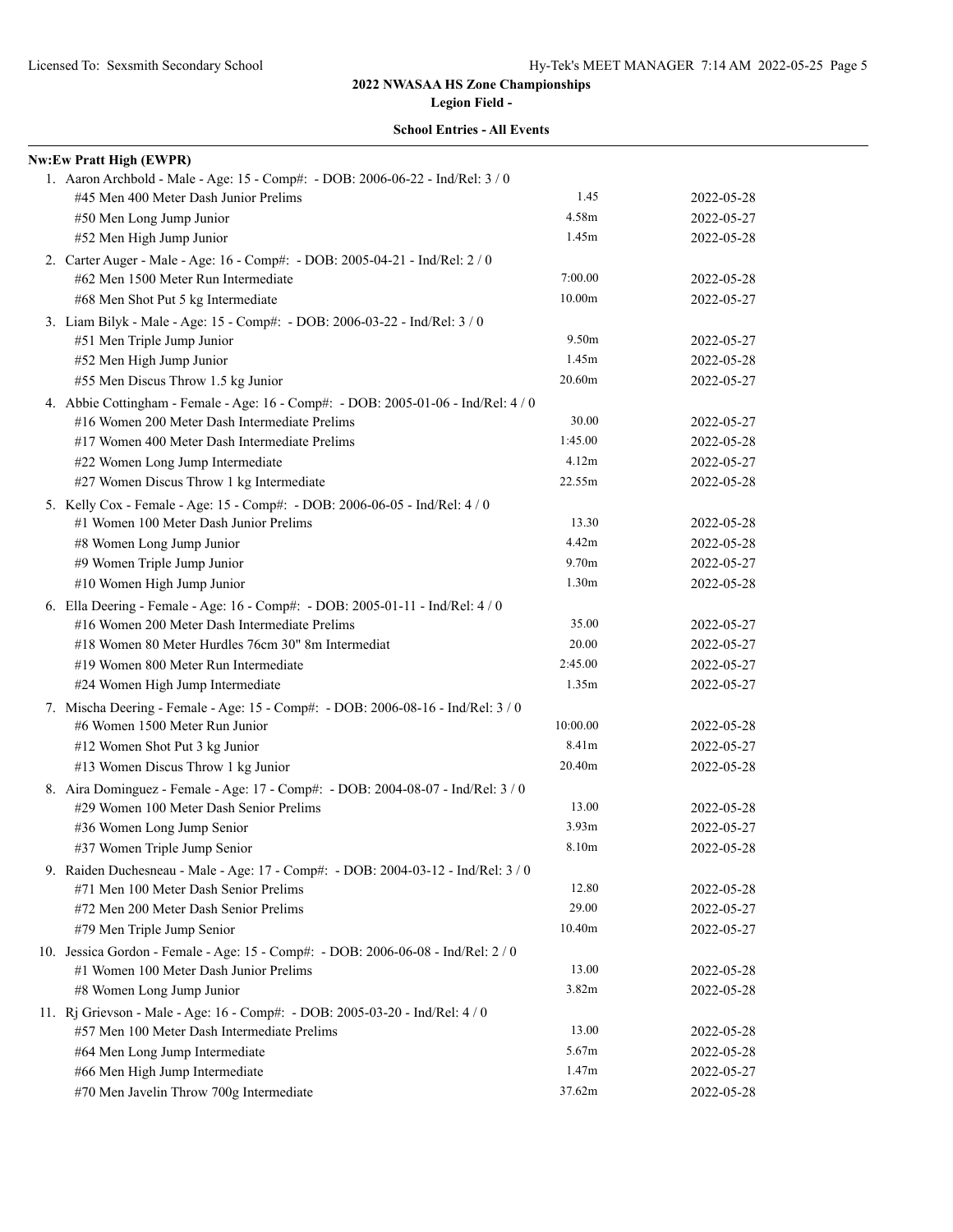|  | <b>School Entries - All Events</b> |  |  |
|--|------------------------------------|--|--|
|--|------------------------------------|--|--|

| <b>Nw:Ew Pratt High (EWPR)</b>                                                       |                   |            |
|--------------------------------------------------------------------------------------|-------------------|------------|
| 12. Korven Herr - Male - Age: 16 - Comp#: - DOB: 2005-05-11 - Ind/Rel: 3 / 0         |                   |            |
| #57 Men 100 Meter Dash Intermediate Prelims                                          | 13.00             | 2022-05-28 |
| #64 Men Long Jump Intermediate                                                       | 5.24m             | 2022-05-28 |
| #65 Men Triple Jump Intermediate                                                     | 10.40m            | 2022-05-28 |
| 13. Nolen Jong - Male - Age: 15 - Comp#: - DOB: 2006-05-19 - Ind/Rel: 2 / 0          |                   |            |
| #47 Men 800 Meter Run Junior                                                         | 4:00.00           | 2022-05-27 |
| #55 Men Discus Throw 1.5 kg Junior                                                   | 30.48m            | 2022-05-27 |
| 14. Sage Keay - Female - Age: 15 - Comp#: - DOB: 2005-11-06 - Ind/Rel: 4 / 0         |                   |            |
| #5 Women 800 Meter Run Junior                                                        | 4:00.00           | 2022-05-27 |
| #12 Women Shot Put 3 kg Junior                                                       | 9.28m             | 2022-05-27 |
| #13 Women Discus Throw 1 kg Junior                                                   | 20.72m            | 2022-05-28 |
| #14 Women Javelin Throw 500g Junior                                                  | 20.85m            | 2022-05-27 |
| 15. Brielle Kit - Female - Age: 16 - Comp#: - DOB: 2005-05-18 - Ind/Rel: 2 / 0       |                   |            |
| #15 Women 100 Meter Dash Intermediate Prelims                                        | 14.00             | 2022-05-28 |
| #26 Women Shot Put 3 kg Intermediate                                                 | 8.09 <sub>m</sub> | 2022-05-28 |
| 16. Brody Kit - Male - Age: 14 - Comp#: - DOB: 2006-12-15 - Ind/Rel: 1 / 0           |                   |            |
| #54 Men Shot Put 5 kg Junior                                                         | 9.39m             | 2022-05-28 |
| 17. Mondi Lascuna - Male - Age: 17 - Comp#: - DOB: 2003-10-20 - Ind/Rel: 3 / 0       |                   |            |
| #71 Men 100 Meter Dash Senior Prelims                                                | 12.30             | 2022-05-28 |
| #72 Men 200 Meter Dash Senior Prelims                                                | 39.00             | 2022-05-27 |
| #78 Men Long Jump Senior                                                             | 5.59m             | 2022-05-28 |
| 18. Cardel Lennie Smith - Male - Age: 17 - Comp#: - DOB: 2004-06-27 - Ind/Rel: 2 / 0 |                   |            |
| #82 Men Shot Put 6 kg Senior                                                         | 6.85m             | 2022-05-27 |
| #83 Men Discus Throw 1.75 kg Senior                                                  | 19.65m            | 2022-05-28 |
| 19. Clarence Lindo - Male - Age: 18 - Comp#: - DOB: 2003-08-27 - Ind/Rel: 1 / 0      |                   |            |
| #79 Men Triple Jump Senior                                                           | 9.15m             | 2022-05-27 |
| 20. Elle Macintosh - Female - Age: 16 - Comp#: - DOB: 2004-11-14 - Ind/Rel: 4 / 0    |                   |            |
| #23 Women Triple Jump Intermediate                                                   | 8.60m             | 2022-05-28 |
| #26 Women Shot Put 3 kg Intermediate                                                 | 9.30m             | 2022-05-28 |
| #27 Women Discus Throw 1 kg Intermediate                                             | 18.47m            | 2022-05-28 |
| #28 Women Javelin Throw 500g Intermediate                                            | 20.30m            | 2022-05-27 |
| 21. Ryan Martin - Male - Age: 17 - Comp#: - DOB: 2004-01-19 - Ind/Rel: 2 / 0         |                   |            |
| #78 Men Long Jump Senior                                                             | 5.29m             | 2022-05-28 |
| #80 Men High Jump Senior                                                             | 1.55m             | 2022-05-28 |
| 22. Connor McNabb - Male - Age: 16 - Comp#: - DOB: 2005-03-14 - Ind/Rel: 2/0         |                   |            |
| #68 Men Shot Put 5 kg Intermediate                                                   | 9.28m             | 2022-05-27 |
| #69 Men Discus Throw 1.5 kg Intermediate                                             | 23.20m            | 2022-05-27 |
| 23. Aaron Mindel - Male - Age: 18 - Comp#: - DOB: 2003-04-04 - Ind/Rel: 3 / 0        |                   |            |
| #82 Men Shot Put 6 kg Senior                                                         | 8.14m             | 2022-05-27 |
| #83 Men Discus Throw 1.75 kg Senior                                                  | 26.94m            | 2022-05-28 |
| #84 Men Javelin Throw 800g Senior                                                    | 35.11m            | 2022-05-27 |
| 24. Theron Mindel - Male - Age: 17 - Comp#: - DOB: 2004-03-09 - Ind/Rel: 3 / 0       |                   |            |
| #75 Men 800 Meter Run Senior                                                         | 4:00.00           | 2022-05-27 |
| #76 Men 1500 Meter Run Senior                                                        | 7:00.00           | 2022-05-28 |
| #77 Men 3000 Meter Run Senior                                                        | 14:00.00          | 2022-05-27 |
| 25. Leon Palisoc - Male - Age: 16 - Comp#: - DOB: 2004-10-29 - Ind/Rel: 2 / 0        |                   |            |
| #69 Men Discus Throw 1.5 kg Intermediate                                             | 27.17m            | 2022-05-27 |
| #70 Men Javelin Throw 700g Intermediate                                              | 27.63m            | 2022-05-28 |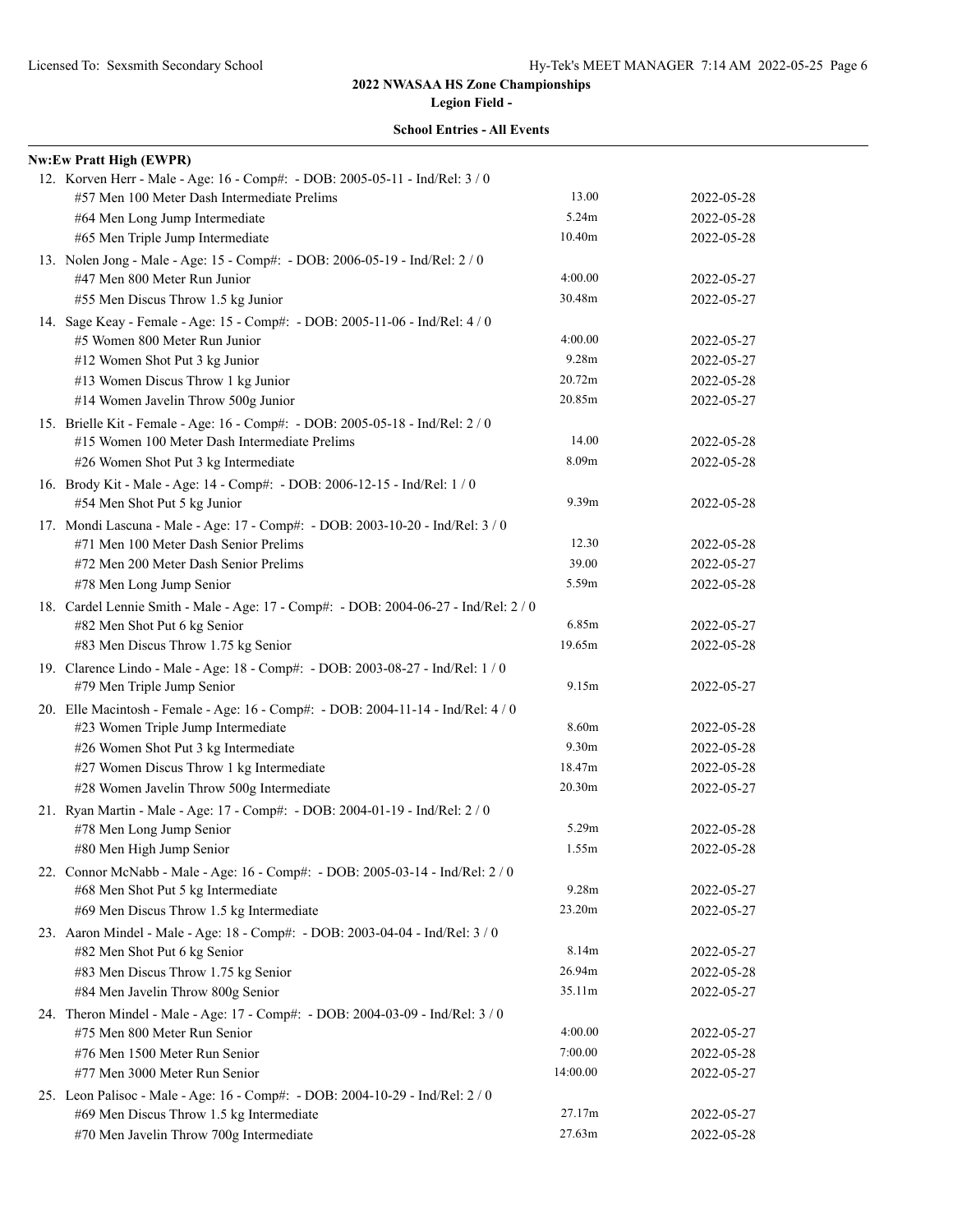| <b>School Entries - All Events</b> |  |
|------------------------------------|--|
|------------------------------------|--|

| #54 Men Shot Put 5 kg Junior                                 | 12.35m                                                                                                                                                                                                                                                                                                                                                                                                                                                                                                                                                                                                                                                                                                                                                                                                                                                                                                                                                                                                                                                                                                                                                                                                                                                                                                                                                                          | 2022-05-28                                                                                                                                                                                                                                                                         |
|--------------------------------------------------------------|---------------------------------------------------------------------------------------------------------------------------------------------------------------------------------------------------------------------------------------------------------------------------------------------------------------------------------------------------------------------------------------------------------------------------------------------------------------------------------------------------------------------------------------------------------------------------------------------------------------------------------------------------------------------------------------------------------------------------------------------------------------------------------------------------------------------------------------------------------------------------------------------------------------------------------------------------------------------------------------------------------------------------------------------------------------------------------------------------------------------------------------------------------------------------------------------------------------------------------------------------------------------------------------------------------------------------------------------------------------------------------|------------------------------------------------------------------------------------------------------------------------------------------------------------------------------------------------------------------------------------------------------------------------------------|
| #56 Men Javelin Throw 700g Junior                            |                                                                                                                                                                                                                                                                                                                                                                                                                                                                                                                                                                                                                                                                                                                                                                                                                                                                                                                                                                                                                                                                                                                                                                                                                                                                                                                                                                                 | 2022-05-28                                                                                                                                                                                                                                                                         |
|                                                              |                                                                                                                                                                                                                                                                                                                                                                                                                                                                                                                                                                                                                                                                                                                                                                                                                                                                                                                                                                                                                                                                                                                                                                                                                                                                                                                                                                                 |                                                                                                                                                                                                                                                                                    |
| #19 Women 800 Meter Run Intermediate                         | 4:35.00                                                                                                                                                                                                                                                                                                                                                                                                                                                                                                                                                                                                                                                                                                                                                                                                                                                                                                                                                                                                                                                                                                                                                                                                                                                                                                                                                                         | 2022-05-27                                                                                                                                                                                                                                                                         |
| #23 Women Triple Jump Intermediate                           | 9.34m                                                                                                                                                                                                                                                                                                                                                                                                                                                                                                                                                                                                                                                                                                                                                                                                                                                                                                                                                                                                                                                                                                                                                                                                                                                                                                                                                                           | 2022-05-28                                                                                                                                                                                                                                                                         |
| #24 Women High Jump Intermediate                             | 1.25m                                                                                                                                                                                                                                                                                                                                                                                                                                                                                                                                                                                                                                                                                                                                                                                                                                                                                                                                                                                                                                                                                                                                                                                                                                                                                                                                                                           | 2022-05-27                                                                                                                                                                                                                                                                         |
|                                                              |                                                                                                                                                                                                                                                                                                                                                                                                                                                                                                                                                                                                                                                                                                                                                                                                                                                                                                                                                                                                                                                                                                                                                                                                                                                                                                                                                                                 |                                                                                                                                                                                                                                                                                    |
| #76 Men 1500 Meter Run Senior                                | 7:00.00                                                                                                                                                                                                                                                                                                                                                                                                                                                                                                                                                                                                                                                                                                                                                                                                                                                                                                                                                                                                                                                                                                                                                                                                                                                                                                                                                                         | 2022-05-28                                                                                                                                                                                                                                                                         |
| #77 Men 3000 Meter Run Senior                                | 9:15.00                                                                                                                                                                                                                                                                                                                                                                                                                                                                                                                                                                                                                                                                                                                                                                                                                                                                                                                                                                                                                                                                                                                                                                                                                                                                                                                                                                         | 2022-05-27                                                                                                                                                                                                                                                                         |
|                                                              |                                                                                                                                                                                                                                                                                                                                                                                                                                                                                                                                                                                                                                                                                                                                                                                                                                                                                                                                                                                                                                                                                                                                                                                                                                                                                                                                                                                 |                                                                                                                                                                                                                                                                                    |
| #44 Men 200 Meter Dash Junior Prelims                        | 40.00                                                                                                                                                                                                                                                                                                                                                                                                                                                                                                                                                                                                                                                                                                                                                                                                                                                                                                                                                                                                                                                                                                                                                                                                                                                                                                                                                                           | 2022-05-27                                                                                                                                                                                                                                                                         |
| #50 Men Long Jump Junior                                     | 4.55m                                                                                                                                                                                                                                                                                                                                                                                                                                                                                                                                                                                                                                                                                                                                                                                                                                                                                                                                                                                                                                                                                                                                                                                                                                                                                                                                                                           | 2022-05-27                                                                                                                                                                                                                                                                         |
| #51 Men Triple Jump Junior                                   | 11.70m                                                                                                                                                                                                                                                                                                                                                                                                                                                                                                                                                                                                                                                                                                                                                                                                                                                                                                                                                                                                                                                                                                                                                                                                                                                                                                                                                                          | 2022-05-27                                                                                                                                                                                                                                                                         |
|                                                              |                                                                                                                                                                                                                                                                                                                                                                                                                                                                                                                                                                                                                                                                                                                                                                                                                                                                                                                                                                                                                                                                                                                                                                                                                                                                                                                                                                                 |                                                                                                                                                                                                                                                                                    |
| #2 Women 200 Meter Dash Junior Prelims                       | 30.00                                                                                                                                                                                                                                                                                                                                                                                                                                                                                                                                                                                                                                                                                                                                                                                                                                                                                                                                                                                                                                                                                                                                                                                                                                                                                                                                                                           | 2022-05-27                                                                                                                                                                                                                                                                         |
| #3 Women 400 Meter Dash Junior Prelims                       | 1:35.00                                                                                                                                                                                                                                                                                                                                                                                                                                                                                                                                                                                                                                                                                                                                                                                                                                                                                                                                                                                                                                                                                                                                                                                                                                                                                                                                                                         | 2022-05-28                                                                                                                                                                                                                                                                         |
| #5 Women 800 Meter Run Junior                                | 3:33.00                                                                                                                                                                                                                                                                                                                                                                                                                                                                                                                                                                                                                                                                                                                                                                                                                                                                                                                                                                                                                                                                                                                                                                                                                                                                                                                                                                         | 2022-05-27                                                                                                                                                                                                                                                                         |
| #8 Women Long Jump Junior                                    | 4.36m                                                                                                                                                                                                                                                                                                                                                                                                                                                                                                                                                                                                                                                                                                                                                                                                                                                                                                                                                                                                                                                                                                                                                                                                                                                                                                                                                                           | 2022-05-28                                                                                                                                                                                                                                                                         |
|                                                              |                                                                                                                                                                                                                                                                                                                                                                                                                                                                                                                                                                                                                                                                                                                                                                                                                                                                                                                                                                                                                                                                                                                                                                                                                                                                                                                                                                                 |                                                                                                                                                                                                                                                                                    |
| #66 Men High Jump Intermediate                               | 1.45m                                                                                                                                                                                                                                                                                                                                                                                                                                                                                                                                                                                                                                                                                                                                                                                                                                                                                                                                                                                                                                                                                                                                                                                                                                                                                                                                                                           | 2022-05-27                                                                                                                                                                                                                                                                         |
| Nw:Ew Pratt High                                             |                                                                                                                                                                                                                                                                                                                                                                                                                                                                                                                                                                                                                                                                                                                                                                                                                                                                                                                                                                                                                                                                                                                                                                                                                                                                                                                                                                                 | 2022-05-27                                                                                                                                                                                                                                                                         |
|                                                              |                                                                                                                                                                                                                                                                                                                                                                                                                                                                                                                                                                                                                                                                                                                                                                                                                                                                                                                                                                                                                                                                                                                                                                                                                                                                                                                                                                                 |                                                                                                                                                                                                                                                                                    |
|                                                              |                                                                                                                                                                                                                                                                                                                                                                                                                                                                                                                                                                                                                                                                                                                                                                                                                                                                                                                                                                                                                                                                                                                                                                                                                                                                                                                                                                                 | 2022-05-27                                                                                                                                                                                                                                                                         |
|                                                              |                                                                                                                                                                                                                                                                                                                                                                                                                                                                                                                                                                                                                                                                                                                                                                                                                                                                                                                                                                                                                                                                                                                                                                                                                                                                                                                                                                                 |                                                                                                                                                                                                                                                                                    |
|                                                              |                                                                                                                                                                                                                                                                                                                                                                                                                                                                                                                                                                                                                                                                                                                                                                                                                                                                                                                                                                                                                                                                                                                                                                                                                                                                                                                                                                                 |                                                                                                                                                                                                                                                                                    |
|                                                              |                                                                                                                                                                                                                                                                                                                                                                                                                                                                                                                                                                                                                                                                                                                                                                                                                                                                                                                                                                                                                                                                                                                                                                                                                                                                                                                                                                                 |                                                                                                                                                                                                                                                                                    |
|                                                              |                                                                                                                                                                                                                                                                                                                                                                                                                                                                                                                                                                                                                                                                                                                                                                                                                                                                                                                                                                                                                                                                                                                                                                                                                                                                                                                                                                                 | 2022-05-27                                                                                                                                                                                                                                                                         |
|                                                              |                                                                                                                                                                                                                                                                                                                                                                                                                                                                                                                                                                                                                                                                                                                                                                                                                                                                                                                                                                                                                                                                                                                                                                                                                                                                                                                                                                                 | 2022-05-27                                                                                                                                                                                                                                                                         |
|                                                              |                                                                                                                                                                                                                                                                                                                                                                                                                                                                                                                                                                                                                                                                                                                                                                                                                                                                                                                                                                                                                                                                                                                                                                                                                                                                                                                                                                                 | 2022-05-28                                                                                                                                                                                                                                                                         |
|                                                              |                                                                                                                                                                                                                                                                                                                                                                                                                                                                                                                                                                                                                                                                                                                                                                                                                                                                                                                                                                                                                                                                                                                                                                                                                                                                                                                                                                                 |                                                                                                                                                                                                                                                                                    |
|                                                              |                                                                                                                                                                                                                                                                                                                                                                                                                                                                                                                                                                                                                                                                                                                                                                                                                                                                                                                                                                                                                                                                                                                                                                                                                                                                                                                                                                                 |                                                                                                                                                                                                                                                                                    |
|                                                              |                                                                                                                                                                                                                                                                                                                                                                                                                                                                                                                                                                                                                                                                                                                                                                                                                                                                                                                                                                                                                                                                                                                                                                                                                                                                                                                                                                                 | 2022-05-28                                                                                                                                                                                                                                                                         |
|                                                              |                                                                                                                                                                                                                                                                                                                                                                                                                                                                                                                                                                                                                                                                                                                                                                                                                                                                                                                                                                                                                                                                                                                                                                                                                                                                                                                                                                                 | 2022-05-27                                                                                                                                                                                                                                                                         |
|                                                              |                                                                                                                                                                                                                                                                                                                                                                                                                                                                                                                                                                                                                                                                                                                                                                                                                                                                                                                                                                                                                                                                                                                                                                                                                                                                                                                                                                                 |                                                                                                                                                                                                                                                                                    |
|                                                              |                                                                                                                                                                                                                                                                                                                                                                                                                                                                                                                                                                                                                                                                                                                                                                                                                                                                                                                                                                                                                                                                                                                                                                                                                                                                                                                                                                                 | 2022-05-28                                                                                                                                                                                                                                                                         |
| #84 Men Javelin Throw 800g Senior                            | 36.87m                                                                                                                                                                                                                                                                                                                                                                                                                                                                                                                                                                                                                                                                                                                                                                                                                                                                                                                                                                                                                                                                                                                                                                                                                                                                                                                                                                          | 2022-05-27                                                                                                                                                                                                                                                                         |
|                                                              |                                                                                                                                                                                                                                                                                                                                                                                                                                                                                                                                                                                                                                                                                                                                                                                                                                                                                                                                                                                                                                                                                                                                                                                                                                                                                                                                                                                 |                                                                                                                                                                                                                                                                                    |
| #55 Men Discus Throw 1.5 kg Junior                           | 25.90m                                                                                                                                                                                                                                                                                                                                                                                                                                                                                                                                                                                                                                                                                                                                                                                                                                                                                                                                                                                                                                                                                                                                                                                                                                                                                                                                                                          | 2022-05-27                                                                                                                                                                                                                                                                         |
|                                                              |                                                                                                                                                                                                                                                                                                                                                                                                                                                                                                                                                                                                                                                                                                                                                                                                                                                                                                                                                                                                                                                                                                                                                                                                                                                                                                                                                                                 | 2022-05-27                                                                                                                                                                                                                                                                         |
| Total Individual Entries: 9 - Total Relays: 0<br>Nw:Fairview |                                                                                                                                                                                                                                                                                                                                                                                                                                                                                                                                                                                                                                                                                                                                                                                                                                                                                                                                                                                                                                                                                                                                                                                                                                                                                                                                                                                 |                                                                                                                                                                                                                                                                                    |
|                                                              | <b>Nw:Ew Pratt High (EWPR)</b><br>27. Heidi Porisky - Female - Age: 16 - Comp#: - DOB: 2005-08-28 - Ind/Rel: 3 / 0<br>28. Keenan Price - Male - Age: 17 - Comp#: - DOB: 2004-03-28 - Ind/Rel: 2 / 0<br>29. Franci Simogan - Male - Age: 15 - Comp#: - DOB: 2006-03-16 - Ind/Rel: 3 / 0<br>30. Jessica Whalen - Female - Age: 15 - Comp#: - DOB: 2006-04-02 - Ind/Rel: 4 / 0<br>31. Sam Whalen - Male - Age: 16 - Comp#: - DOB: 2004-10-19 - Ind/Rel: 1 / 0<br>#88 Men 4x100 Meter Relay Junior Prelims<br>Nw:Ew Pratt High<br>#90 Men 4x100 Meter Relay Senior Prelims<br>Total Individual Entries: 84 - Total Relays: 2<br><b>Nw:Ew Pratt High</b><br><b>Nw:Fairview (FAIR)</b><br>1. Hunter Burns - Male - Age: 15 - Comp#: - DOB: 2006-02-04 - Ind/Rel: 3 / 0<br>#46 Men 100 Meter Hurdles 84cm33" 8.5 Junior Preli<br>#50 Men Long Jump Junior<br>#52 Men High Jump Junior<br>2. Taya Halverson - Female - Age: 15 - Comp#: - DOB: 2006-05-06 - Ind/Rel: 2 / 0<br>#1 Women 100 Meter Dash Junior Prelims<br>#2 Women 200 Meter Dash Junior Prelims<br>3. Scott Rolling - Male - Age: 15 - Comp#: - DOB: 2005-09-20 - Ind/Rel: 1 / 0<br>#56 Men Javelin Throw 700g Junior<br>5. Tyler Werner - Male - Age: 14 - Comp#: - DOB: 2006-10-01 - Ind/Rel: 1 / 0<br>6. Payton Zavisha - Male - Age: 15 - Comp#: - DOB: 2006-07-03 - Ind/Rel: 1 / 0<br>#49 Men 3000 Meter Run Junior | 26. Cameron Patenaude-Pederson - Male - Age: 14 - Comp#: - DOB: 2006-10-23 - Ind/Rel: 2 / 0<br>33.64m<br>1:00.00<br>55.00<br>18.50<br>4.76m<br>1.55m<br>9.04<br>39.25<br>37.83m<br>4. Aden Stucklshwaiger - Male - Age: 17 - Comp#: - DOB: 2003-10-20 - Ind/Rel: 1 / 0<br>15:00.00 |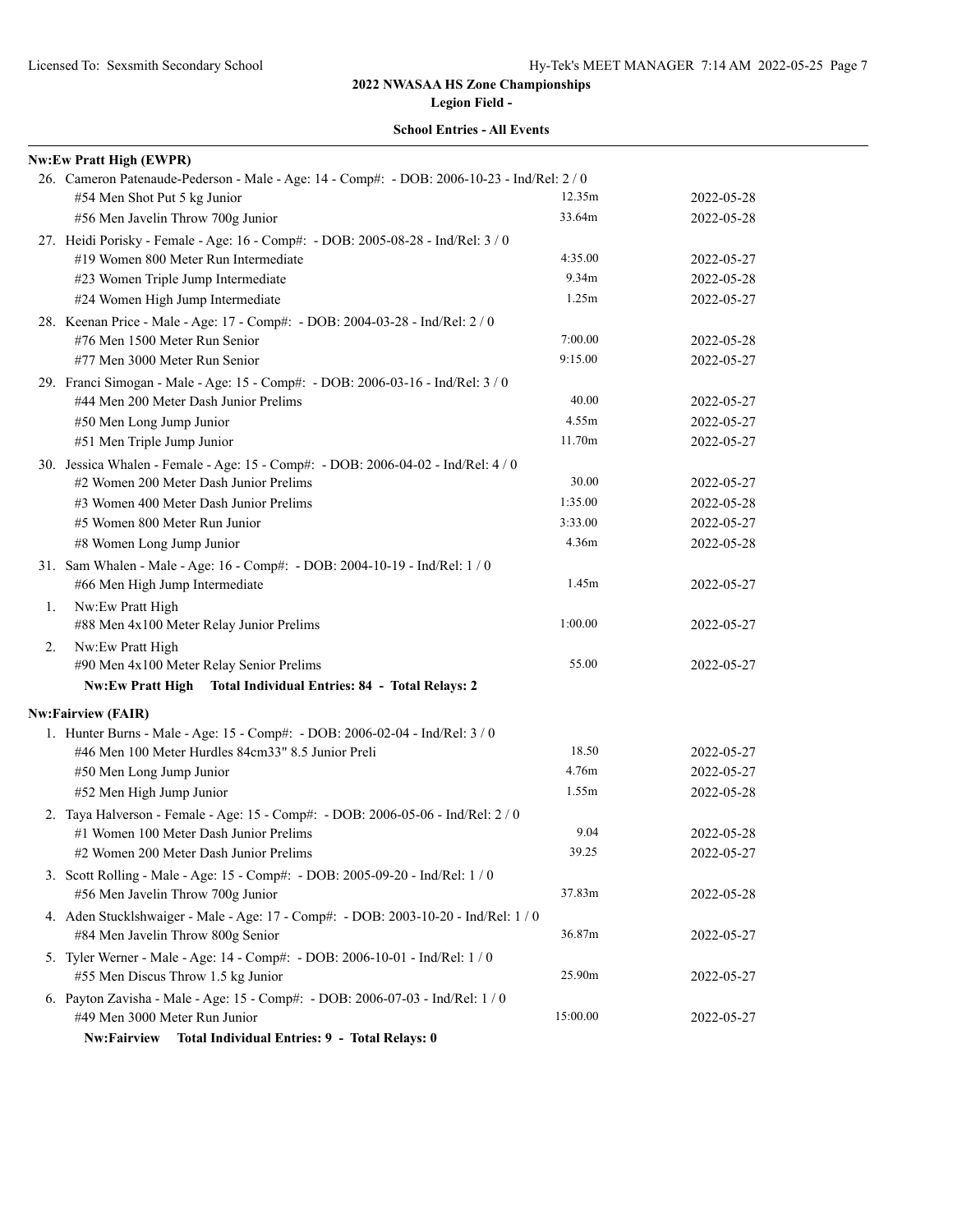**Legion Field - School Entries - All Events**

| <b>NW:Fort Vermilion Public (FOVE)</b>                                                                                 |                   |            |
|------------------------------------------------------------------------------------------------------------------------|-------------------|------------|
| 1. Karris Auger - Female - Age: 17 - Comp#: 56 - DOB: 2004-04-28 - Ind/Rel: 1 / 0                                      |                   |            |
| #42 Women Javelin Throw 600g 220cm Senior                                                                              | 22.14m            | 2022-05-28 |
| 2. Erika McLean - Female - Age: 17 - Comp#: 54 - DOB: 2004-01-09 - Ind/Rel: 2 / 0                                      |                   |            |
| #40 Women Shot Put 4 kg Senior                                                                                         | 8.37m             | 2022-05-28 |
| #41 Women Discus Throw 1 kg Senior                                                                                     | 18.80m            | 2022-05-27 |
| 3. Camden Moberly - Male - Age: 14 - Comp#: 63 - DOB: 2006-09-08 - Ind/Rel: 1 / 0<br>#56 Men Javelin Throw 700g Junior | 29.00m            | 2022-05-28 |
| 4. Jordan Ward - Male - Age: 16 - Comp#: 68 - DOB: 2005-06-30 - Ind/Rel: 3 / 0                                         |                   |            |
| #65 Men Triple Jump Intermediate                                                                                       | 10.13m            | 2022-05-28 |
| #66 Men High Jump Intermediate                                                                                         | 1.61m             | 2022-05-27 |
| #70 Men Javelin Throw 700g Intermediate                                                                                | 28.50m            | 2022-05-28 |
| NW:Fort Vermilion Public Total Individual Entries: 7 - Total Relays: 0                                                 |                   |            |
|                                                                                                                        |                   |            |
| <b>NW:Fox Creek (FOCR)</b><br>1. Li-Am Balasbas - Male - Age: 15 - Comp#: 34 - DOB: 2006-03-15 - Ind/Rel: 4 / 0        |                   |            |
| #45 Men 400 Meter Dash Junior Prelims                                                                                  | 1:14.16           | 2022-05-28 |
| #50 Men Long Jump Junior                                                                                               | 4.75m             | 2022-05-27 |
| #51 Men Triple Jump Junior                                                                                             | 9.79 <sub>m</sub> | 2022-05-27 |
| #52 Men High Jump Junior                                                                                               | 1.48m             | 2022-05-28 |
| 2. Matthew Duff - Male - Age: 17 - Comp#: 43 - DOB: 2004-03-22 - Ind/Rel: 2 / 0                                        |                   |            |
| #75 Men 800 Meter Run Senior                                                                                           | 3:14.55           | 2022-05-27 |
| #77 Men 3000 Meter Run Senior                                                                                          | 14:50.19          | 2022-05-27 |
| 3. Philip Fournier-Jack - Male - Age: 14 - Comp#: 37 - DOB: 2006-11-01 - Ind/Rel: 1 / 0                                |                   |            |
| #56 Men Javelin Throw 700g Junior                                                                                      | 23.46m            | 2022-05-28 |
| 4. Ava Maclean - Female - Age: 15 - Comp#: 25 - DOB: 2006-06-20 - Ind/Rel: 2 / 0                                       |                   |            |
| #12 Women Shot Put 3 kg Junior                                                                                         | 7.52m             | 2022-05-27 |
| #13 Women Discus Throw 1 kg Junior                                                                                     | 17.36m            | 2022-05-28 |
| 5. Zoe Marinus - Female - Age: 17 - Comp#: 31 - DOB: 2004-05-02 - Ind/Rel: 3 / 0                                       |                   |            |
| #40 Women Shot Put 4 kg Senior                                                                                         | 6.02m             | 2022-05-28 |
| #41 Women Discus Throw 1 kg Senior                                                                                     | 18.21m            | 2022-05-27 |
| #42 Women Javelin Throw 600g 220cm Senior                                                                              | 19.65m            | 2022-05-28 |
| 6. Brooklynn Miskelly - Female - Age: 16 - Comp#: 27 - DOB: 2005-06-05 - Ind/Rel: 4 / 0                                |                   |            |
| #20 Women 1500 Meter Run Intermediate                                                                                  | 7:23.21           | 2022-05-28 |
| #21 Women 3000 Meter Run Intermediate                                                                                  | 15:08.92          | 2022-05-27 |
| #22 Women Long Jump Intermediate                                                                                       | 3.96m             | 2022-05-27 |
| #28 Women Javelin Throw 500g Intermediate                                                                              | 21.70m            | 2022-05-27 |
| 7. Emma Ockey - Female - Age: 17 - Comp#: 30 - DOB: 2004-03-18 - Ind/Rel: 2 / 0                                        | 5.41m             |            |
| #40 Women Shot Put 4 kg Senior                                                                                         | 15.79m            | 2022-05-28 |
| #41 Women Discus Throw 1 kg Senior                                                                                     |                   | 2022-05-27 |
| 8. Raylin Tyson - Female - Age: 17 - Comp#: 28 - DOB: 2004-03-18 - Ind/Rel: 4 / 0<br>#33 Women 800 Meter Run Senior    | 3:49.07           | 2022-05-27 |
| #34 Women 1500 Meter Run Senior                                                                                        | 7:22.21           | 2022-05-28 |
| #36 Women Long Jump Senior                                                                                             | 4.47m             | 2022-05-27 |
| #37 Women Triple Jump Senior                                                                                           | 9.07m             | 2022-05-28 |
|                                                                                                                        |                   |            |

**NW:Fox Creek Total Individual Entries: 22 - Total Relays: 0**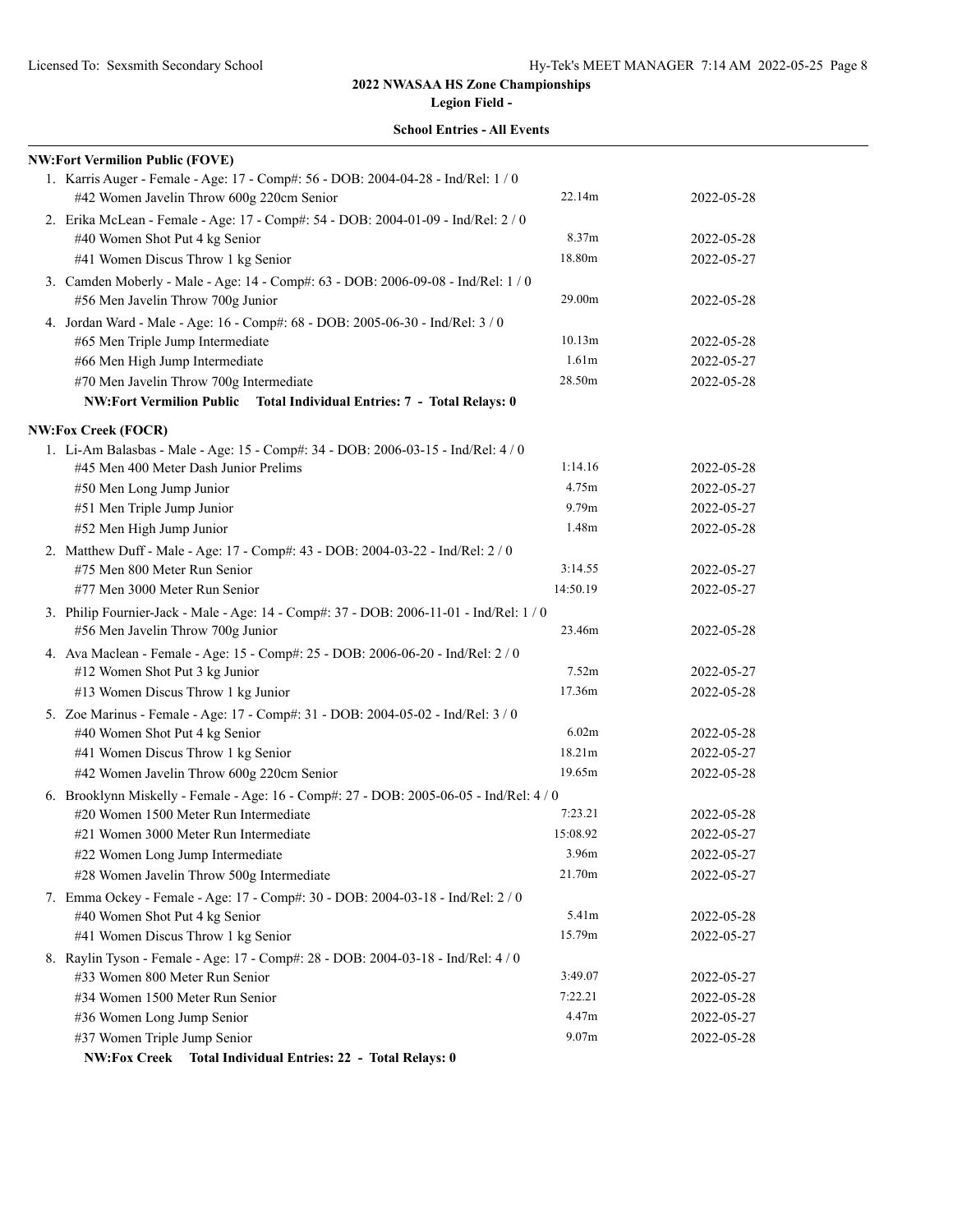**Legion Field -**

| <b>Nw:Grande Cache Community (GRCC)</b>                                           |                    |            |
|-----------------------------------------------------------------------------------|--------------------|------------|
| 1. Chance Basaraba - Male - Age: 15 - Comp#: - DOB: 2006-04-03 - Ind/Rel: 4 / 0   |                    |            |
| #43 Men 100 Meter Dash Junior Prelims                                             | 15.00              | 2022-05-28 |
| #48 Men 1500 Meter Run Junior                                                     | 8:00.00            | 2022-05-28 |
| #49 Men 3000 Meter Run Junior                                                     | 12:00.00           | 2022-05-27 |
| #55 Men Discus Throw 1.5 kg Junior                                                | 20.00 <sub>m</sub> | 2022-05-27 |
| 2. Tristan Hamre - Male - Age: 15 - Comp#: - DOB: 2006-07-05 - Ind/Rel: 2/0       |                    |            |
| #46 Men 100 Meter Hurdles 84cm33" 8.5 Junior Preli                                | 20.00              | 2022-05-27 |
| #50 Men Long Jump Junior                                                          | 4.50m              | 2022-05-27 |
| 3. Judah Omale - Male - Age: 15 - Comp#: - DOB: 2005-09-15 - Ind/Rel: 1/0         |                    |            |
| #68 Men Shot Put 5 kg Intermediate                                                | 10.00 <sub>m</sub> | 2022-05-27 |
| Total Individual Entries: 7 - Total Relays: 0<br><b>Nw:Grande Cache Community</b> |                    |            |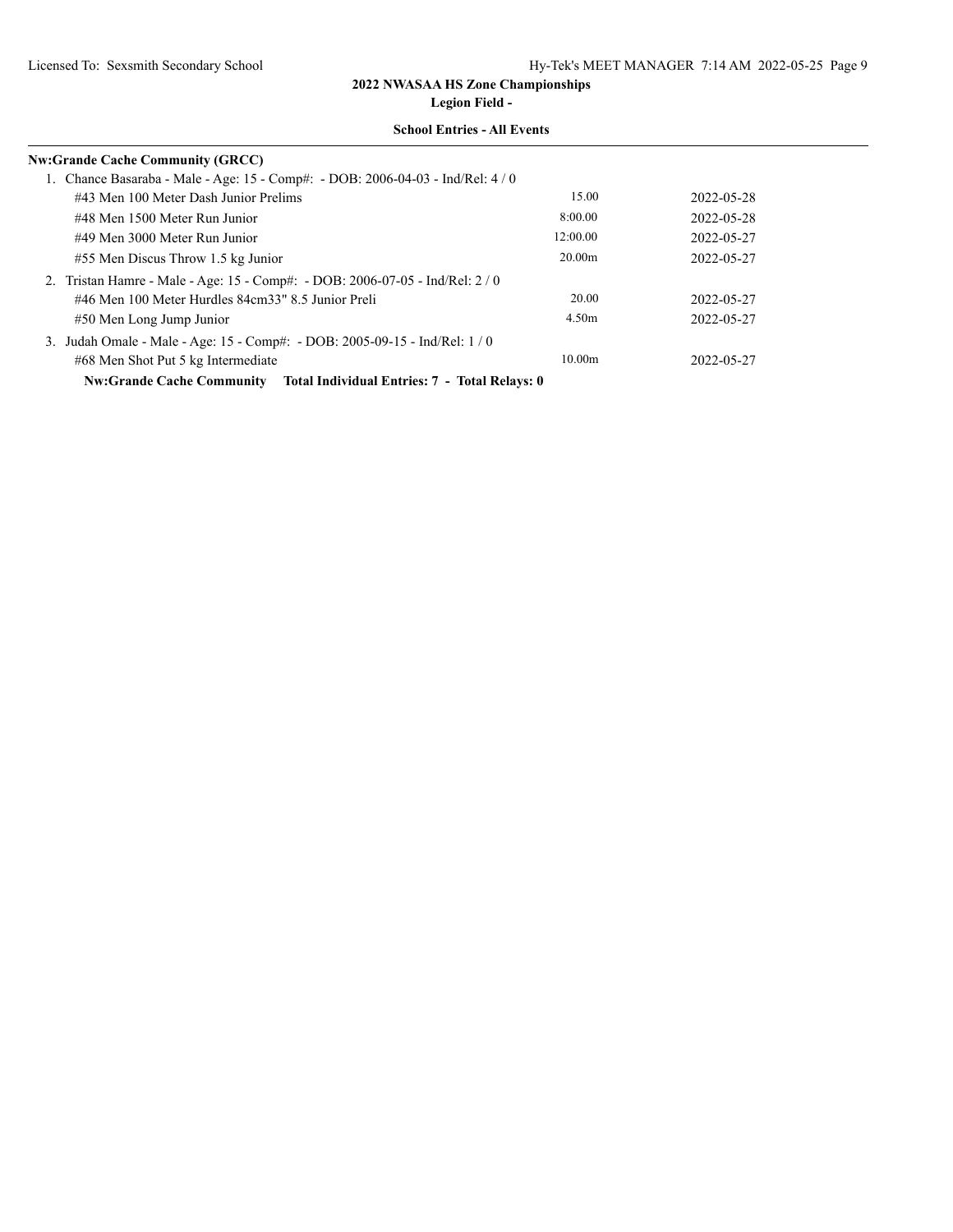**Legion Field -**

|    | NW:Hillside High (HILS)                                                                                                |         |            |
|----|------------------------------------------------------------------------------------------------------------------------|---------|------------|
|    | 1. Denise Chalifoux - Female - Age: 15 - Comp#: 24 - DOB: 2005-12-03 - Ind/Rel: 4 / 0                                  |         |            |
|    | #8 Women Long Jump Junior                                                                                              | 3.62m   | 2022-05-28 |
|    | #10 Women High Jump Junior                                                                                             | 1.25m   | 2022-05-28 |
|    | #12 Women Shot Put 3 kg Junior                                                                                         | 6.49m   | 2022-05-27 |
|    | #14 Women Javelin Throw 500g Junior                                                                                    | 15.67m  | 2022-05-27 |
|    | 2. William Kim - Male - Age: 16 - Comp#: 38 - DOB: 2004-11-06 - Ind/Rel: 1 / 1                                         |         |            |
|    | #59 Men 400 Meter Dash Intermediate Prelims                                                                            | 1:15.24 | 2022-05-28 |
|    | #92 Men 4x400 Meter Relay Open (2)                                                                                     | 4:38.11 | 2022-05-27 |
|    | 3. Kaleb Kiyawasew - Male - Age: 16 - Comp#: 40 - DOB: 2004-09-09 - Ind/Rel: 2 / 0                                     |         |            |
|    | #68 Men Shot Put 5 kg Intermediate                                                                                     | 10.52m  | 2022-05-27 |
|    | #70 Men Javelin Throw 700g Intermediate                                                                                | 34.81m  | 2022-05-28 |
|    | 4. Natalie Krahn - Female - Age: 17 - Comp#: 29 - DOB: 2003-11-25 - Ind/Rel: 2 / 0                                     |         |            |
|    | #38 Women High Jump Senior                                                                                             | 1.35m   | 2022-05-27 |
|    | #42 Women Javelin Throw 600g 220cm Senior                                                                              | 19.57m  | 2022-05-28 |
|    | 5. Colton McGhie - Male - Age: 17 - Comp#: 42 - DOB: 2004-03-21 - Ind/Rel: 1 / 1                                       |         |            |
|    | #73 Men 400 Meter Dash Senior Prelims                                                                                  | 1:09.42 | 2022-05-28 |
|    | #92 Men 4x400 Meter Relay Open (3)                                                                                     | 4:38.11 | 2022-05-27 |
|    | 6. Damion Michels - Male - Age: 15 - Comp#: 39 - DOB: 2005-10-19 - Ind/Rel: 2 / 0                                      |         |            |
|    | #68 Men Shot Put 5 kg Intermediate                                                                                     | 9.05m   | 2022-05-27 |
|    | #70 Men Javelin Throw 700g Intermediate                                                                                | 19.86m  | 2022-05-28 |
|    | 7. Adam Newman - Male - Age: 17 - Comp#: 41 - DOB: 2004-03-15 - Ind/Rel: 3 / 1                                         |         |            |
|    | #73 Men 400 Meter Dash Senior Prelims                                                                                  | 1:05.57 | 2022-05-28 |
|    | #79 Men Triple Jump Senior                                                                                             | 10.32m  | 2022-05-27 |
|    | #83 Men Discus Throw 1.75 kg Senior                                                                                    | 28.49m  | 2022-05-28 |
|    | #92 Men 4x400 Meter Relay Open (1)                                                                                     | 4:38.11 | 2022-05-27 |
|    | 8. Callder Rutt - Male - Age: 15 - Comp#: 36 - DOB: 2005-11-11 - Ind/Rel: 1 / 0                                        |         |            |
|    | #54 Men Shot Put 5 kg Junior                                                                                           | 9.94m   | 2022-05-28 |
|    | 9. Charlee Soto - Male - Age: 18 - Comp#: 44 - DOB: 2003-08-19 - Ind/Rel: 2 / 0                                        |         |            |
|    | #82 Men Shot Put 6 kg Senior                                                                                           | 10.06m  | 2022-05-27 |
|    | #84 Men Javelin Throw 800g Senior                                                                                      | 23.96m  | 2022-05-27 |
|    | 10. Mark Tagal - Male - Age: 15 - Comp#: 32 - DOB: 2005-09-15 - Ind/Rel: 2 / 1                                         |         |            |
|    | #43 Men 100 Meter Dash Junior Prelims                                                                                  | 13.35   | 2022-05-28 |
|    | #45 Men 400 Meter Dash Junior Prelims                                                                                  | 1:03.83 | 2022-05-28 |
|    | #92 Men 4x400 Meter Relay Open (4)                                                                                     | 4:38.11 | 2022-05-27 |
| 1. | NW:Hillside High                                                                                                       |         |            |
|    | #92 Men 4x400 Meter Relay Open                                                                                         | 4:38.11 | 2022-05-27 |
|    | #41 Adam Newman 17; #38 William Kim 16; #42 Colton McGhie 17; #32 Mark Tagal 15                                        |         |            |
|    | NW:Hillside High<br>Total Individual Entries: 20 - Total Relays: 1                                                     |         |            |
|    |                                                                                                                        |         |            |
|    | <b>Nw:Hines Creek Composite (HICR)</b><br>1. Chloe Berg - Female - Age: 15 - Comp#: - DOB: 2006-06-03 - Ind/Rel: 1 / 0 |         |            |
|    | #8 Women Long Jump Junior                                                                                              | 3.33m   | 2022-05-28 |
|    | <b>Nw:Hines Creek Composite</b><br>Total Individual Entries: 1 - Total Relays: 0                                       |         |            |
|    |                                                                                                                        |         |            |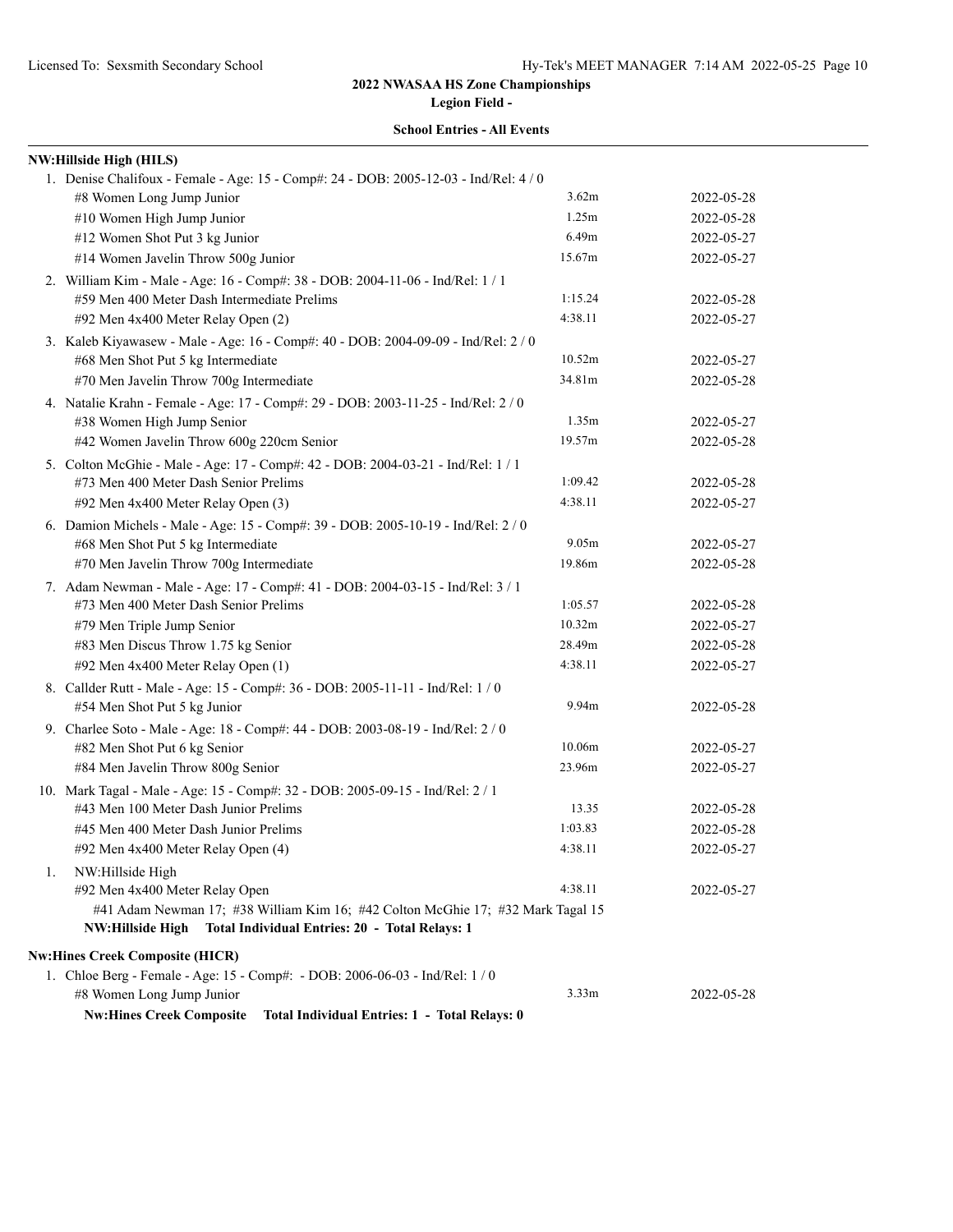|  | <b>School Entries - All Events</b> |  |  |
|--|------------------------------------|--|--|
|--|------------------------------------|--|--|

| <b>Nw:La Crete Public (LCPU)</b> |                                                                                                                                                                                                                                                                                                                                                                                                                                                                                                                                                                                                                                                                                                                                                                                                                                                                                                                                                                                                                                                                                                                                                                                                                                                                                                                                                                                               |                                                                                                                                                                                                                                                                                                                                                                                                                                                                                                                                                                                                                                                                                                                                                                                                                                                                                                                                                                               |
|----------------------------------|-----------------------------------------------------------------------------------------------------------------------------------------------------------------------------------------------------------------------------------------------------------------------------------------------------------------------------------------------------------------------------------------------------------------------------------------------------------------------------------------------------------------------------------------------------------------------------------------------------------------------------------------------------------------------------------------------------------------------------------------------------------------------------------------------------------------------------------------------------------------------------------------------------------------------------------------------------------------------------------------------------------------------------------------------------------------------------------------------------------------------------------------------------------------------------------------------------------------------------------------------------------------------------------------------------------------------------------------------------------------------------------------------|-------------------------------------------------------------------------------------------------------------------------------------------------------------------------------------------------------------------------------------------------------------------------------------------------------------------------------------------------------------------------------------------------------------------------------------------------------------------------------------------------------------------------------------------------------------------------------------------------------------------------------------------------------------------------------------------------------------------------------------------------------------------------------------------------------------------------------------------------------------------------------------------------------------------------------------------------------------------------------|
|                                  |                                                                                                                                                                                                                                                                                                                                                                                                                                                                                                                                                                                                                                                                                                                                                                                                                                                                                                                                                                                                                                                                                                                                                                                                                                                                                                                                                                                               |                                                                                                                                                                                                                                                                                                                                                                                                                                                                                                                                                                                                                                                                                                                                                                                                                                                                                                                                                                               |
|                                  | 10.57m                                                                                                                                                                                                                                                                                                                                                                                                                                                                                                                                                                                                                                                                                                                                                                                                                                                                                                                                                                                                                                                                                                                                                                                                                                                                                                                                                                                        | 2022-05-27                                                                                                                                                                                                                                                                                                                                                                                                                                                                                                                                                                                                                                                                                                                                                                                                                                                                                                                                                                    |
|                                  | 26.40m                                                                                                                                                                                                                                                                                                                                                                                                                                                                                                                                                                                                                                                                                                                                                                                                                                                                                                                                                                                                                                                                                                                                                                                                                                                                                                                                                                                        | 2022-05-27                                                                                                                                                                                                                                                                                                                                                                                                                                                                                                                                                                                                                                                                                                                                                                                                                                                                                                                                                                    |
|                                  | 1:03.87                                                                                                                                                                                                                                                                                                                                                                                                                                                                                                                                                                                                                                                                                                                                                                                                                                                                                                                                                                                                                                                                                                                                                                                                                                                                                                                                                                                       | 2022-05-27                                                                                                                                                                                                                                                                                                                                                                                                                                                                                                                                                                                                                                                                                                                                                                                                                                                                                                                                                                    |
|                                  |                                                                                                                                                                                                                                                                                                                                                                                                                                                                                                                                                                                                                                                                                                                                                                                                                                                                                                                                                                                                                                                                                                                                                                                                                                                                                                                                                                                               |                                                                                                                                                                                                                                                                                                                                                                                                                                                                                                                                                                                                                                                                                                                                                                                                                                                                                                                                                                               |
|                                  | 12.50                                                                                                                                                                                                                                                                                                                                                                                                                                                                                                                                                                                                                                                                                                                                                                                                                                                                                                                                                                                                                                                                                                                                                                                                                                                                                                                                                                                         | 2022-05-28                                                                                                                                                                                                                                                                                                                                                                                                                                                                                                                                                                                                                                                                                                                                                                                                                                                                                                                                                                    |
|                                  | 4.65m                                                                                                                                                                                                                                                                                                                                                                                                                                                                                                                                                                                                                                                                                                                                                                                                                                                                                                                                                                                                                                                                                                                                                                                                                                                                                                                                                                                         | 2022-05-27                                                                                                                                                                                                                                                                                                                                                                                                                                                                                                                                                                                                                                                                                                                                                                                                                                                                                                                                                                    |
|                                  | 10.25m                                                                                                                                                                                                                                                                                                                                                                                                                                                                                                                                                                                                                                                                                                                                                                                                                                                                                                                                                                                                                                                                                                                                                                                                                                                                                                                                                                                        | 2022-05-27                                                                                                                                                                                                                                                                                                                                                                                                                                                                                                                                                                                                                                                                                                                                                                                                                                                                                                                                                                    |
|                                  | 53.96                                                                                                                                                                                                                                                                                                                                                                                                                                                                                                                                                                                                                                                                                                                                                                                                                                                                                                                                                                                                                                                                                                                                                                                                                                                                                                                                                                                         | 2022-05-27                                                                                                                                                                                                                                                                                                                                                                                                                                                                                                                                                                                                                                                                                                                                                                                                                                                                                                                                                                    |
|                                  |                                                                                                                                                                                                                                                                                                                                                                                                                                                                                                                                                                                                                                                                                                                                                                                                                                                                                                                                                                                                                                                                                                                                                                                                                                                                                                                                                                                               |                                                                                                                                                                                                                                                                                                                                                                                                                                                                                                                                                                                                                                                                                                                                                                                                                                                                                                                                                                               |
|                                  | 15.15                                                                                                                                                                                                                                                                                                                                                                                                                                                                                                                                                                                                                                                                                                                                                                                                                                                                                                                                                                                                                                                                                                                                                                                                                                                                                                                                                                                         | 2022-05-28                                                                                                                                                                                                                                                                                                                                                                                                                                                                                                                                                                                                                                                                                                                                                                                                                                                                                                                                                                    |
|                                  | 1.31 <sub>m</sub>                                                                                                                                                                                                                                                                                                                                                                                                                                                                                                                                                                                                                                                                                                                                                                                                                                                                                                                                                                                                                                                                                                                                                                                                                                                                                                                                                                             | 2022-05-28                                                                                                                                                                                                                                                                                                                                                                                                                                                                                                                                                                                                                                                                                                                                                                                                                                                                                                                                                                    |
|                                  |                                                                                                                                                                                                                                                                                                                                                                                                                                                                                                                                                                                                                                                                                                                                                                                                                                                                                                                                                                                                                                                                                                                                                                                                                                                                                                                                                                                               |                                                                                                                                                                                                                                                                                                                                                                                                                                                                                                                                                                                                                                                                                                                                                                                                                                                                                                                                                                               |
|                                  | 27.75                                                                                                                                                                                                                                                                                                                                                                                                                                                                                                                                                                                                                                                                                                                                                                                                                                                                                                                                                                                                                                                                                                                                                                                                                                                                                                                                                                                         | 2022-05-27                                                                                                                                                                                                                                                                                                                                                                                                                                                                                                                                                                                                                                                                                                                                                                                                                                                                                                                                                                    |
|                                  | 1:07.34                                                                                                                                                                                                                                                                                                                                                                                                                                                                                                                                                                                                                                                                                                                                                                                                                                                                                                                                                                                                                                                                                                                                                                                                                                                                                                                                                                                       | 2022-05-28                                                                                                                                                                                                                                                                                                                                                                                                                                                                                                                                                                                                                                                                                                                                                                                                                                                                                                                                                                    |
|                                  | 1.61 <sub>m</sub>                                                                                                                                                                                                                                                                                                                                                                                                                                                                                                                                                                                                                                                                                                                                                                                                                                                                                                                                                                                                                                                                                                                                                                                                                                                                                                                                                                             | 2022-05-28                                                                                                                                                                                                                                                                                                                                                                                                                                                                                                                                                                                                                                                                                                                                                                                                                                                                                                                                                                    |
|                                  | 53.96                                                                                                                                                                                                                                                                                                                                                                                                                                                                                                                                                                                                                                                                                                                                                                                                                                                                                                                                                                                                                                                                                                                                                                                                                                                                                                                                                                                         | 2022-05-27                                                                                                                                                                                                                                                                                                                                                                                                                                                                                                                                                                                                                                                                                                                                                                                                                                                                                                                                                                    |
|                                  |                                                                                                                                                                                                                                                                                                                                                                                                                                                                                                                                                                                                                                                                                                                                                                                                                                                                                                                                                                                                                                                                                                                                                                                                                                                                                                                                                                                               |                                                                                                                                                                                                                                                                                                                                                                                                                                                                                                                                                                                                                                                                                                                                                                                                                                                                                                                                                                               |
|                                  | 7:11.02                                                                                                                                                                                                                                                                                                                                                                                                                                                                                                                                                                                                                                                                                                                                                                                                                                                                                                                                                                                                                                                                                                                                                                                                                                                                                                                                                                                       | 2022-05-28                                                                                                                                                                                                                                                                                                                                                                                                                                                                                                                                                                                                                                                                                                                                                                                                                                                                                                                                                                    |
|                                  | 6.46m                                                                                                                                                                                                                                                                                                                                                                                                                                                                                                                                                                                                                                                                                                                                                                                                                                                                                                                                                                                                                                                                                                                                                                                                                                                                                                                                                                                         | 2022-05-27                                                                                                                                                                                                                                                                                                                                                                                                                                                                                                                                                                                                                                                                                                                                                                                                                                                                                                                                                                    |
|                                  | 25.64m                                                                                                                                                                                                                                                                                                                                                                                                                                                                                                                                                                                                                                                                                                                                                                                                                                                                                                                                                                                                                                                                                                                                                                                                                                                                                                                                                                                        | 2022-05-28                                                                                                                                                                                                                                                                                                                                                                                                                                                                                                                                                                                                                                                                                                                                                                                                                                                                                                                                                                    |
|                                  |                                                                                                                                                                                                                                                                                                                                                                                                                                                                                                                                                                                                                                                                                                                                                                                                                                                                                                                                                                                                                                                                                                                                                                                                                                                                                                                                                                                               |                                                                                                                                                                                                                                                                                                                                                                                                                                                                                                                                                                                                                                                                                                                                                                                                                                                                                                                                                                               |
|                                  | 34.68                                                                                                                                                                                                                                                                                                                                                                                                                                                                                                                                                                                                                                                                                                                                                                                                                                                                                                                                                                                                                                                                                                                                                                                                                                                                                                                                                                                         | 2022-05-27                                                                                                                                                                                                                                                                                                                                                                                                                                                                                                                                                                                                                                                                                                                                                                                                                                                                                                                                                                    |
|                                  | 19.45m                                                                                                                                                                                                                                                                                                                                                                                                                                                                                                                                                                                                                                                                                                                                                                                                                                                                                                                                                                                                                                                                                                                                                                                                                                                                                                                                                                                        | 2022-05-28                                                                                                                                                                                                                                                                                                                                                                                                                                                                                                                                                                                                                                                                                                                                                                                                                                                                                                                                                                    |
|                                  | 26.92m                                                                                                                                                                                                                                                                                                                                                                                                                                                                                                                                                                                                                                                                                                                                                                                                                                                                                                                                                                                                                                                                                                                                                                                                                                                                                                                                                                                        | 2022-05-27                                                                                                                                                                                                                                                                                                                                                                                                                                                                                                                                                                                                                                                                                                                                                                                                                                                                                                                                                                    |
|                                  | 1:03.87                                                                                                                                                                                                                                                                                                                                                                                                                                                                                                                                                                                                                                                                                                                                                                                                                                                                                                                                                                                                                                                                                                                                                                                                                                                                                                                                                                                       | 2022-05-27                                                                                                                                                                                                                                                                                                                                                                                                                                                                                                                                                                                                                                                                                                                                                                                                                                                                                                                                                                    |
|                                  |                                                                                                                                                                                                                                                                                                                                                                                                                                                                                                                                                                                                                                                                                                                                                                                                                                                                                                                                                                                                                                                                                                                                                                                                                                                                                                                                                                                               |                                                                                                                                                                                                                                                                                                                                                                                                                                                                                                                                                                                                                                                                                                                                                                                                                                                                                                                                                                               |
|                                  | 14.02                                                                                                                                                                                                                                                                                                                                                                                                                                                                                                                                                                                                                                                                                                                                                                                                                                                                                                                                                                                                                                                                                                                                                                                                                                                                                                                                                                                         | 2022-05-28                                                                                                                                                                                                                                                                                                                                                                                                                                                                                                                                                                                                                                                                                                                                                                                                                                                                                                                                                                    |
|                                  | 45.00                                                                                                                                                                                                                                                                                                                                                                                                                                                                                                                                                                                                                                                                                                                                                                                                                                                                                                                                                                                                                                                                                                                                                                                                                                                                                                                                                                                         | 2022-05-27                                                                                                                                                                                                                                                                                                                                                                                                                                                                                                                                                                                                                                                                                                                                                                                                                                                                                                                                                                    |
|                                  | 3.94m                                                                                                                                                                                                                                                                                                                                                                                                                                                                                                                                                                                                                                                                                                                                                                                                                                                                                                                                                                                                                                                                                                                                                                                                                                                                                                                                                                                         | 2022-05-27                                                                                                                                                                                                                                                                                                                                                                                                                                                                                                                                                                                                                                                                                                                                                                                                                                                                                                                                                                    |
|                                  | 8.68m                                                                                                                                                                                                                                                                                                                                                                                                                                                                                                                                                                                                                                                                                                                                                                                                                                                                                                                                                                                                                                                                                                                                                                                                                                                                                                                                                                                         | 2022-05-28                                                                                                                                                                                                                                                                                                                                                                                                                                                                                                                                                                                                                                                                                                                                                                                                                                                                                                                                                                    |
|                                  |                                                                                                                                                                                                                                                                                                                                                                                                                                                                                                                                                                                                                                                                                                                                                                                                                                                                                                                                                                                                                                                                                                                                                                                                                                                                                                                                                                                               |                                                                                                                                                                                                                                                                                                                                                                                                                                                                                                                                                                                                                                                                                                                                                                                                                                                                                                                                                                               |
|                                  | 30.40                                                                                                                                                                                                                                                                                                                                                                                                                                                                                                                                                                                                                                                                                                                                                                                                                                                                                                                                                                                                                                                                                                                                                                                                                                                                                                                                                                                         | 2022-05-27                                                                                                                                                                                                                                                                                                                                                                                                                                                                                                                                                                                                                                                                                                                                                                                                                                                                                                                                                                    |
|                                  | 6:52.52                                                                                                                                                                                                                                                                                                                                                                                                                                                                                                                                                                                                                                                                                                                                                                                                                                                                                                                                                                                                                                                                                                                                                                                                                                                                                                                                                                                       | 2022-05-28                                                                                                                                                                                                                                                                                                                                                                                                                                                                                                                                                                                                                                                                                                                                                                                                                                                                                                                                                                    |
|                                  | 15:59.84                                                                                                                                                                                                                                                                                                                                                                                                                                                                                                                                                                                                                                                                                                                                                                                                                                                                                                                                                                                                                                                                                                                                                                                                                                                                                                                                                                                      | 2022-05-27                                                                                                                                                                                                                                                                                                                                                                                                                                                                                                                                                                                                                                                                                                                                                                                                                                                                                                                                                                    |
|                                  | 1:03.87                                                                                                                                                                                                                                                                                                                                                                                                                                                                                                                                                                                                                                                                                                                                                                                                                                                                                                                                                                                                                                                                                                                                                                                                                                                                                                                                                                                       | 2022-05-27                                                                                                                                                                                                                                                                                                                                                                                                                                                                                                                                                                                                                                                                                                                                                                                                                                                                                                                                                                    |
|                                  |                                                                                                                                                                                                                                                                                                                                                                                                                                                                                                                                                                                                                                                                                                                                                                                                                                                                                                                                                                                                                                                                                                                                                                                                                                                                                                                                                                                               |                                                                                                                                                                                                                                                                                                                                                                                                                                                                                                                                                                                                                                                                                                                                                                                                                                                                                                                                                                               |
|                                  | 53.96                                                                                                                                                                                                                                                                                                                                                                                                                                                                                                                                                                                                                                                                                                                                                                                                                                                                                                                                                                                                                                                                                                                                                                                                                                                                                                                                                                                         | 2022-05-27                                                                                                                                                                                                                                                                                                                                                                                                                                                                                                                                                                                                                                                                                                                                                                                                                                                                                                                                                                    |
|                                  |                                                                                                                                                                                                                                                                                                                                                                                                                                                                                                                                                                                                                                                                                                                                                                                                                                                                                                                                                                                                                                                                                                                                                                                                                                                                                                                                                                                               |                                                                                                                                                                                                                                                                                                                                                                                                                                                                                                                                                                                                                                                                                                                                                                                                                                                                                                                                                                               |
|                                  | 15.90                                                                                                                                                                                                                                                                                                                                                                                                                                                                                                                                                                                                                                                                                                                                                                                                                                                                                                                                                                                                                                                                                                                                                                                                                                                                                                                                                                                         | 2022-05-28                                                                                                                                                                                                                                                                                                                                                                                                                                                                                                                                                                                                                                                                                                                                                                                                                                                                                                                                                                    |
|                                  | 1.30 <sub>m</sub>                                                                                                                                                                                                                                                                                                                                                                                                                                                                                                                                                                                                                                                                                                                                                                                                                                                                                                                                                                                                                                                                                                                                                                                                                                                                                                                                                                             | 2022-05-28                                                                                                                                                                                                                                                                                                                                                                                                                                                                                                                                                                                                                                                                                                                                                                                                                                                                                                                                                                    |
|                                  |                                                                                                                                                                                                                                                                                                                                                                                                                                                                                                                                                                                                                                                                                                                                                                                                                                                                                                                                                                                                                                                                                                                                                                                                                                                                                                                                                                                               |                                                                                                                                                                                                                                                                                                                                                                                                                                                                                                                                                                                                                                                                                                                                                                                                                                                                                                                                                                               |
|                                  | 10.42m                                                                                                                                                                                                                                                                                                                                                                                                                                                                                                                                                                                                                                                                                                                                                                                                                                                                                                                                                                                                                                                                                                                                                                                                                                                                                                                                                                                        | 2022-05-28                                                                                                                                                                                                                                                                                                                                                                                                                                                                                                                                                                                                                                                                                                                                                                                                                                                                                                                                                                    |
|                                  | 33.10m                                                                                                                                                                                                                                                                                                                                                                                                                                                                                                                                                                                                                                                                                                                                                                                                                                                                                                                                                                                                                                                                                                                                                                                                                                                                                                                                                                                        | 2022-05-27                                                                                                                                                                                                                                                                                                                                                                                                                                                                                                                                                                                                                                                                                                                                                                                                                                                                                                                                                                    |
|                                  | 30.56m                                                                                                                                                                                                                                                                                                                                                                                                                                                                                                                                                                                                                                                                                                                                                                                                                                                                                                                                                                                                                                                                                                                                                                                                                                                                                                                                                                                        | 2022-05-28                                                                                                                                                                                                                                                                                                                                                                                                                                                                                                                                                                                                                                                                                                                                                                                                                                                                                                                                                                    |
|                                  | #12 Women Shot Put 3 kg Junior<br>#14 Women Javelin Throw 500g Junior<br>#85 Women 4x100 Meter Relay Junior Prelims (1)<br>#43 Men 100 Meter Dash Junior Prelims<br>#50 Men Long Jump Junior<br>#51 Men Triple Jump Junior<br>#88 Men 4x100 Meter Relay Junior Prelims (4)<br>#1 Women 100 Meter Dash Junior Prelims<br>#10 Women High Jump Junior<br>#44 Men 200 Meter Dash Junior Prelims<br>#45 Men 400 Meter Dash Junior Prelims<br>#52 Men High Jump Junior<br>#88 Men 4x100 Meter Relay Junior Prelims (2)<br>#62 Men 1500 Meter Run Intermediate<br>#68 Men Shot Put 5 kg Intermediate<br>#70 Men Javelin Throw 700g Intermediate<br>#2 Women 200 Meter Dash Junior Prelims<br>#13 Women Discus Throw 1 kg Junior<br>#14 Women Javelin Throw 500g Junior<br>#85 Women 4x100 Meter Relay Junior Prelims (2)<br>#29 Women 100 Meter Dash Senior Prelims<br>#32 Women 80 Meter Hurdles 84cm 33" 8m Senior Prel<br>#36 Women Long Jump Senior<br>#37 Women Triple Jump Senior<br>#2 Women 200 Meter Dash Junior Prelims<br>#6 Women 1500 Meter Run Junior<br>#7 Women 3000 Meter Run Junior<br>#85 Women 4x100 Meter Relay Junior Prelims (3)<br>#88 Men 4x100 Meter Relay Junior Prelims (3)<br>#1 Women 100 Meter Dash Junior Prelims<br>#10 Women High Jump Junior<br>#40 Women Shot Put 4 kg Senior<br>#41 Women Discus Throw 1 kg Senior<br>#42 Women Javelin Throw 600g 220cm Senior | 1. Allie Bergen - Female - Age: 15 - Comp#: 51 - DOB: 2006-07-26 - Ind/Rel: 2 / 1<br>2. Nathan Bergen - Male - Age: 15 - Comp#: 58 - DOB: 2006-03-24 - Ind/Rel: 3 / 1<br>3. Kelsi Buller - Female - Age: 14 - Comp#: 46 - DOB: 2006-09-20 - Ind/Rel: 2 / 0<br>4. Jonah Cardinal - Male - Age: 15 - Comp#: 60 - DOB: 2006-03-15 - Ind/Rel: 3 / 1<br>5. Alex Driedger - Male - Age: 16 - Comp#: 66 - DOB: 2005-08-23 - Ind/Rel: 3 / 0<br>6. MaKayla Driedger - Female - Age: 15 - Comp#: 47 - DOB: 2006-06-17 - Ind/Rel: 3 / 1<br>7. Lily Friesen - Female - Age: 17 - Comp#: 53 - DOB: 2004-02-25 - Ind/Rel: 4 / 0<br>8. Danielle Goertzen - Female - Age: 15 - Comp#: 48 - DOB: 2006-03-08 - Ind/Rel: 3 / 1<br>9. Lane Goertzen - Male - Age: 15 - Comp#: 69 - DOB: 2005-10-12 - Ind/Rel: 0 / 1<br>10. Destiny Martens - Female - Age: 15 - Comp#: 45 - DOB: 2006-01-27 - Ind/Rel: 2 / 0<br>11. Lauryn Morris - Female - Age: 17 - Comp#: 55 - DOB: 2004-02-01 - Ind/Rel: 3/0 |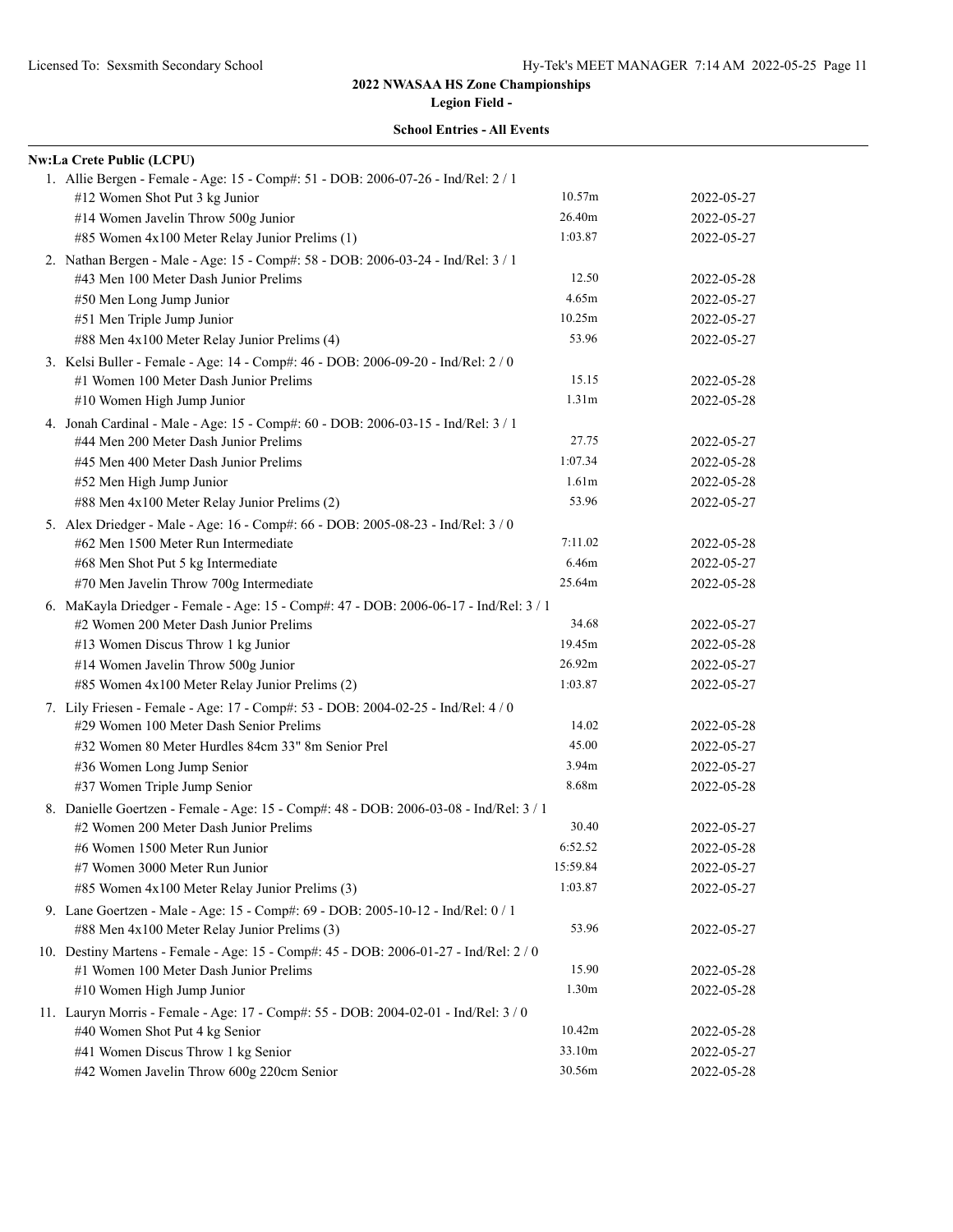**Legion Field -**

|    | <b>Nw:La Crete Public (LCPU)</b>                                                             |         |            |
|----|----------------------------------------------------------------------------------------------|---------|------------|
|    | 12. Isaiah Neufeld - Male - Age: 15 - Comp#: 57 - DOB: 2005-09-10 - Ind/Rel: 3 / 1           |         |            |
|    | #43 Men 100 Meter Dash Junior Prelims                                                        | 13.05   | 2022-05-28 |
|    | #45 Men 400 Meter Dash Junior Prelims                                                        | 1:03.84 | 2022-05-28 |
|    | #48 Men 1500 Meter Run Junior                                                                | 7:10.12 | 2022-05-28 |
|    | #88 Men 4x100 Meter Relay Junior Prelims (1)                                                 | 53.96   | 2022-05-27 |
|    | 13. Tyler Peters - Male - Age: 16 - Comp#: 64 - DOB: 2005-01-08 - Ind/Rel: 2 / 0             |         |            |
|    | #57 Men 100 Meter Dash Intermediate Prelims                                                  | 12.94   | 2022-05-28 |
|    | #64 Men Long Jump Intermediate                                                               | 3.95m   | 2022-05-28 |
|    | 14. Jeralyn Wiebe - Female - Age: 15 - Comp#: 49 - DOB: 2005-12-03 - Ind/Rel: 2 / 1          |         |            |
|    | #8 Women Long Jump Junior                                                                    | 2.77m   | 2022-05-28 |
|    | #9 Women Triple Jump Junior                                                                  | 7.18m   | 2022-05-27 |
|    | #85 Women 4x100 Meter Relay Junior Prelims (4)                                               | 1:03.87 | 2022-05-27 |
| 1. | Nw:La Crete Public                                                                           |         |            |
|    | #85 Women 4x100 Meter Relay Junior Prelims                                                   | 1:03.87 | 2022-05-27 |
|    | #51 Allie Bergen 15; #47 MaKayla Driedger 15; #48 Danielle Goertzen 15; #49 Jeralyn Wiebe 15 |         |            |
| 2. | Nw:La Crete Public                                                                           |         |            |
|    | #88 Men 4x100 Meter Relay Junior Prelims                                                     | 53.96   | 2022-05-27 |
|    | #57 Isaiah Neufeld 15; #60 Jonah Cardinal 15; #69 Lane Goertzen 15; #58 Nathan Bergen 15     |         |            |
|    | Nw:La Crete Public Total Individual Entries: 35 - Total Relays: 2                            |         |            |
|    | <b>Nw:Menno Simons (MSCS)</b>                                                                |         |            |
|    | 1. John Driedger - Male - Age: 17 - Comp#: - DOB: 2004-03-28 - Ind/Rel: 1 / 0                |         |            |
|    | #77 Men 3000 Meter Run Senior                                                                | 5:48.00 | 2022-05-27 |
|    | 2. Elijah Wiebe - Male - Age: 14 - Comp#: - DOB: 2006-12-07 - Ind/Rel: 2 / 0                 |         |            |
|    | #50 Men Long Jump Junior                                                                     | 4.24m   | 2022-05-27 |
|    | #52 Men High Jump Junior                                                                     | 1.55m   | 2022-05-28 |
|    | Nw:Menno Simons Total Individual Entries: 3 - Total Relays: 0                                |         |            |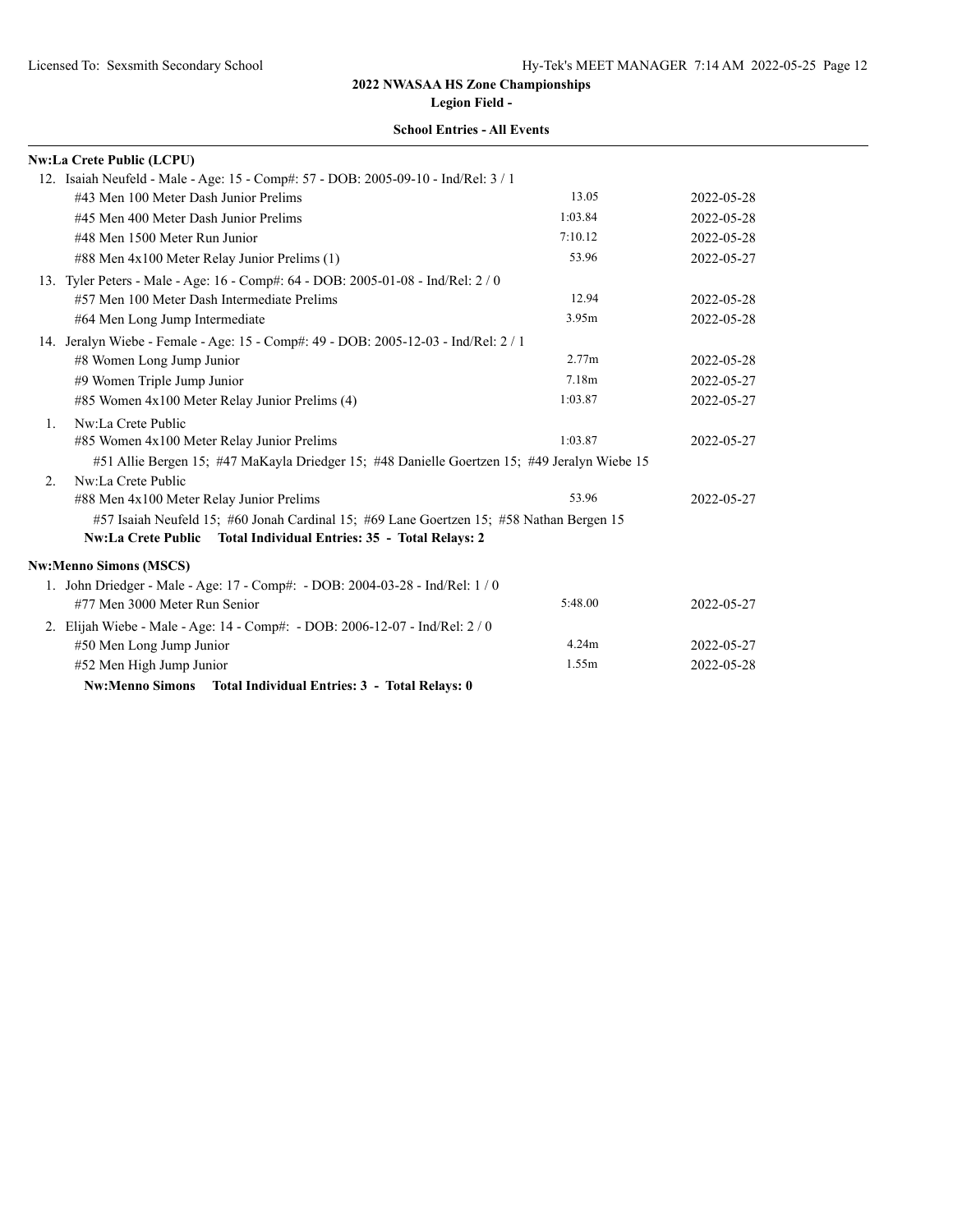**Legion Field - School Entries - All Events**

| <b>Nw:Peace Wapiti Academy (PWAC)</b>                                                     |                    |            |
|-------------------------------------------------------------------------------------------|--------------------|------------|
| 1. Keynen Fedorwicz - Male - Age: 16 - Comp#: - DOB: 2004-09-22 - Ind/Rel: 2 / 0          |                    |            |
| #64 Men Long Jump Intermediate                                                            | 4.69m              | 2022-05-28 |
| #65 Men Triple Jump Intermediate                                                          | 9.75m              | 2022-05-28 |
| 2. Yigermal Fulcher - Male - Age: 15 - Comp#: - DOB: 2005-12-19 - Ind/Rel: 2 / 0          |                    |            |
| #61 Men 800 Meter Run Intermediate                                                        | 2:15.00            | 2022-05-27 |
| #62 Men 1500 Meter Run Intermediate                                                       | 5:00.00            | 2022-05-28 |
| 3. Alandra Humbke - Female - Age: 15 - Comp#: - DOB: 2006-06-07 - Ind/Rel: 1 / 0          |                    |            |
| #14 Women Javelin Throw 500g Junior                                                       | 18.08m             | 2022-05-27 |
| 4. Katelyn Mazurkewich - Female - Age: 16 - Comp#: - DOB: 2005-04-04 - Ind/Rel: 3 / 0     |                    |            |
| #15 Women 100 Meter Dash Intermediate Prelims                                             | 14.09              | 2022-05-28 |
| #22 Women Long Jump Intermediate                                                          | 3.50m              | 2022-05-27 |
| #23 Women Triple Jump Intermediate                                                        | 10.07m             | 2022-05-28 |
| 5. Megan Morrison - Female - Age: 17 - Comp#: - DOB: 2003-11-01 - Ind/Rel: 1 / 0          |                    |            |
| #42 Women Javelin Throw 600g 220cm Senior                                                 | 10.00 <sub>m</sub> | 2022-05-28 |
| 6. Coleman Parlee - Male - Age: 15 - Comp#: - DOB: 2006-04-04 - Ind/Rel: 4 / 0            |                    |            |
| #43 Men 100 Meter Dash Junior Prelims                                                     | 12.38              | 2022-05-28 |
| #44 Men 200 Meter Dash Junior Prelims                                                     | 25.92              | 2022-05-27 |
| #45 Men 400 Meter Dash Junior Prelims                                                     | 1:02.71            | 2022-05-28 |
| #46 Men 100 Meter Hurdles 84cm33" 8.5 Junior Preli                                        | 21.70              | 2022-05-27 |
| 7. Tyson Tangen - Male - Age: 15 - Comp#: - DOB: 2005-12-14 - Ind/Rel: 1 / 0              |                    |            |
| #56 Men Javelin Throw 700g Junior                                                         | 26.83m             | 2022-05-28 |
| 8. Zack Tonne - Male - Age: 15 - Comp#: - DOB: 2006-04-20 - Ind/Rel: 1 / 0                |                    |            |
| #56 Men Javelin Throw 700g Junior                                                         | 25.41m             | 2022-05-28 |
| 9. Madison Twelvetree - Female - Age: 17 - Comp#: - DOB: 2004-08-06 - Ind/Rel: 4 / 0      |                    |            |
| #33 Women 800 Meter Run Senior                                                            | 2:15.00            | 2022-05-27 |
| #34 Women 1500 Meter Run Senior                                                           | 5:43.14            | 2022-05-28 |
| #35 Women 3000 Meter Run Senior                                                           | 12:10.98           | 2022-05-27 |
| #36 Women Long Jump Senior                                                                | 3.97m              | 2022-05-27 |
| 10. Laurel Van Der Giessen - Female - Age: 15 - Comp#: - DOB: 2005-10-09 - Ind/Rel: 3 / 0 |                    |            |
| #16 Women 200 Meter Dash Intermediate Prelims                                             | 30.00              | 2022-05-27 |
| #19 Women 800 Meter Run Intermediate                                                      | 2:40.00            | 2022-05-27 |
| #20 Women 1500 Meter Run Intermediate                                                     | 6:00.00            | 2022-05-28 |
| Nw:Peace Wapiti Academy Total Individual Entries: 22 - Total Relays: 0                    |                    |            |
| <b>NW:Ridgevalley (RIDG)</b>                                                              |                    |            |
| 1. Braden Klassen - Male - Age: 15 - Comp#: 35 - DOB: 2006-08-21 - Ind/Rel: 1 / 0         |                    |            |
| #46 Men 100 Meter Hurdles 84cm33" 8.5 Junior Preli                                        | 20.16              | 2022-05-27 |
| 2. Nevada Shumard - Female - Age: 16 - Comp#: 26 - DOB: 2005-06-13 - Ind/Rel: 1 / 0       |                    |            |
| #15 Women 100 Meter Dash Intermediate Prelims                                             | 15.27              | 2022-05-28 |
| 3. Waylon Tindale - Male - Age: 14 - Comp#: 33 - DOB: 2006-09-26 - Ind/Rel: 4 / 0         |                    |            |
| #43 Men 100 Meter Dash Junior Prelims                                                     | 13.21              | 2022-05-28 |
| #44 Men 200 Meter Dash Junior Prelims                                                     | 27.92              | 2022-05-27 |
| #50 Men Long Jump Junior                                                                  | 4.92m              | 2022-05-27 |
| #52 Men High Jump Junior                                                                  | 1.57m              | 2022-05-28 |

**NW:Ridgevalley Total Individual Entries: 6 - Total Relays: 0**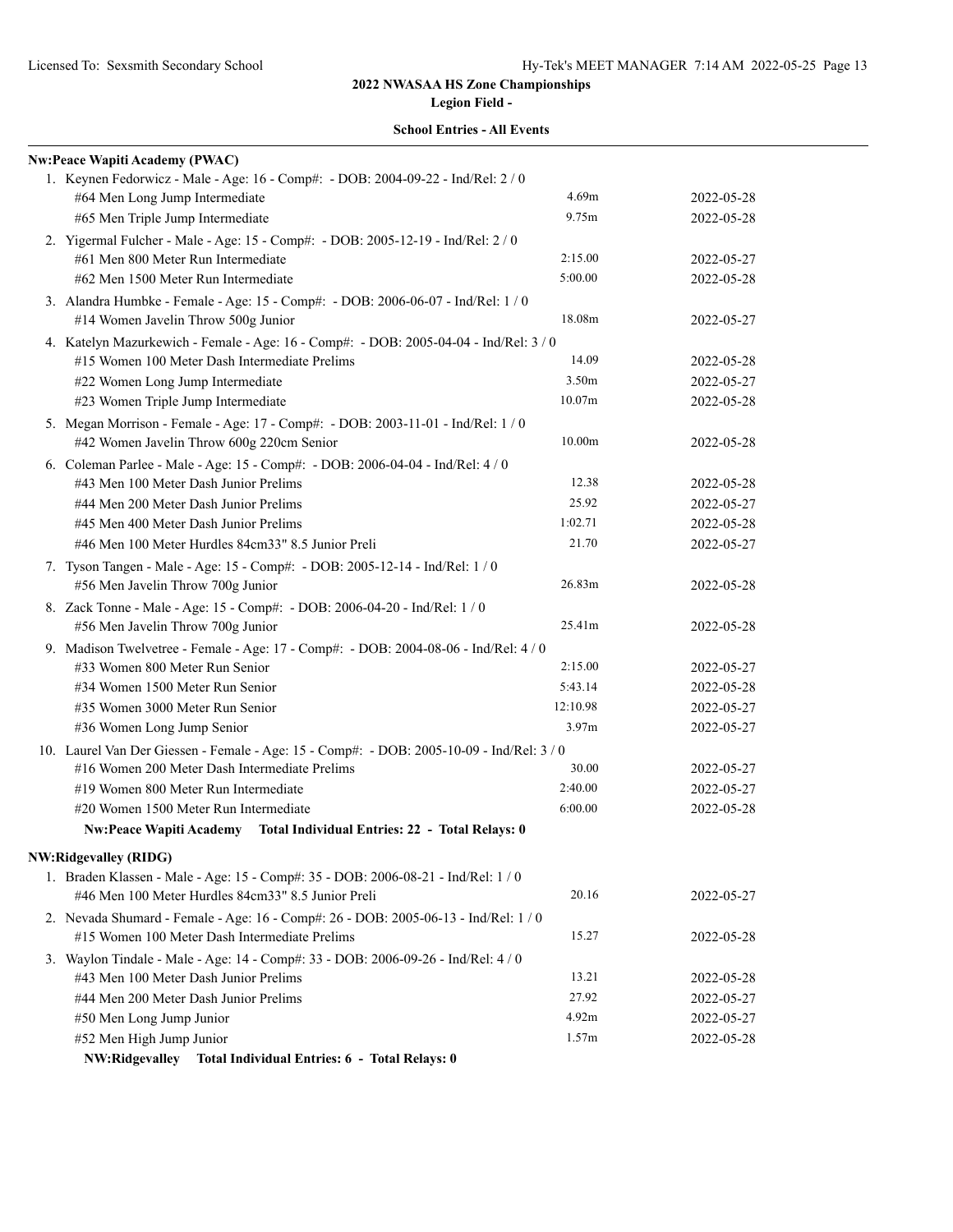| <b>School Entries - All Events</b> |
|------------------------------------|
|------------------------------------|

| <b>NW:Rocky Lane (ROLA)</b>                                                            |                   |            |
|----------------------------------------------------------------------------------------|-------------------|------------|
| 1. Garret Braun - Male - Age: 15 - Comp#: 59 - DOB: 2006-07-09 - Ind/Rel: 3/0          |                   |            |
| #44 Men 200 Meter Dash Junior Prelims                                                  | 26.87             | 2022-05-27 |
| #50 Men Long Jump Junior                                                               | 4.71 <sub>m</sub> | 2022-05-27 |
| #52 Men High Jump Junior                                                               | 1.59m             | 2022-05-28 |
| 2. Lilly Clarke - Female - Age: 15 - Comp#: 50 - DOB: 2005-09-07 - Ind/Rel: 2 / 0      |                   |            |
| #12 Women Shot Put 3 kg Junior                                                         | 7.25m             | 2022-05-27 |
| #13 Women Discus Throw 1 kg Junior                                                     | 18.86m            | 2022-05-28 |
| 3. Nadine Courtereille - Female - Age: 16 - Comp#: 52 - DOB: 2005-07-09 - Ind/Rel: 2/0 |                   |            |
| #27 Women Discus Throw 1 kg Intermediate                                               | 8.49m             | 2022-05-28 |
| #28 Women Javelin Throw 500g Intermediate                                              | 17.75m            | 2022-05-27 |
| 4. Aiden Olsen - Male - Age: 15 - Comp#: 62 - DOB: 2006-05-16 - Ind/Rel: 1 / 0         |                   |            |
| #56 Men Javelin Throw 700g Junior                                                      | 16.58m            | 2022-05-28 |
| 5. Cole Sarapuk - Male - Age: 16 - Comp#: 67 - DOB: 2005-08-21 - Ind/Rel: 3 / 0        |                   |            |
| #64 Men Long Jump Intermediate                                                         | 3.64m             | 2022-05-28 |
| #68 Men Shot Put 5 kg Intermediate                                                     | 7.90 <sub>m</sub> | 2022-05-27 |
| #69 Men Discus Throw 1.5 kg Intermediate                                               | 19.30m            | 2022-05-27 |
| NW:Rocky Lane Total Individual Entries: 11 - Total Relays: 0                           |                   |            |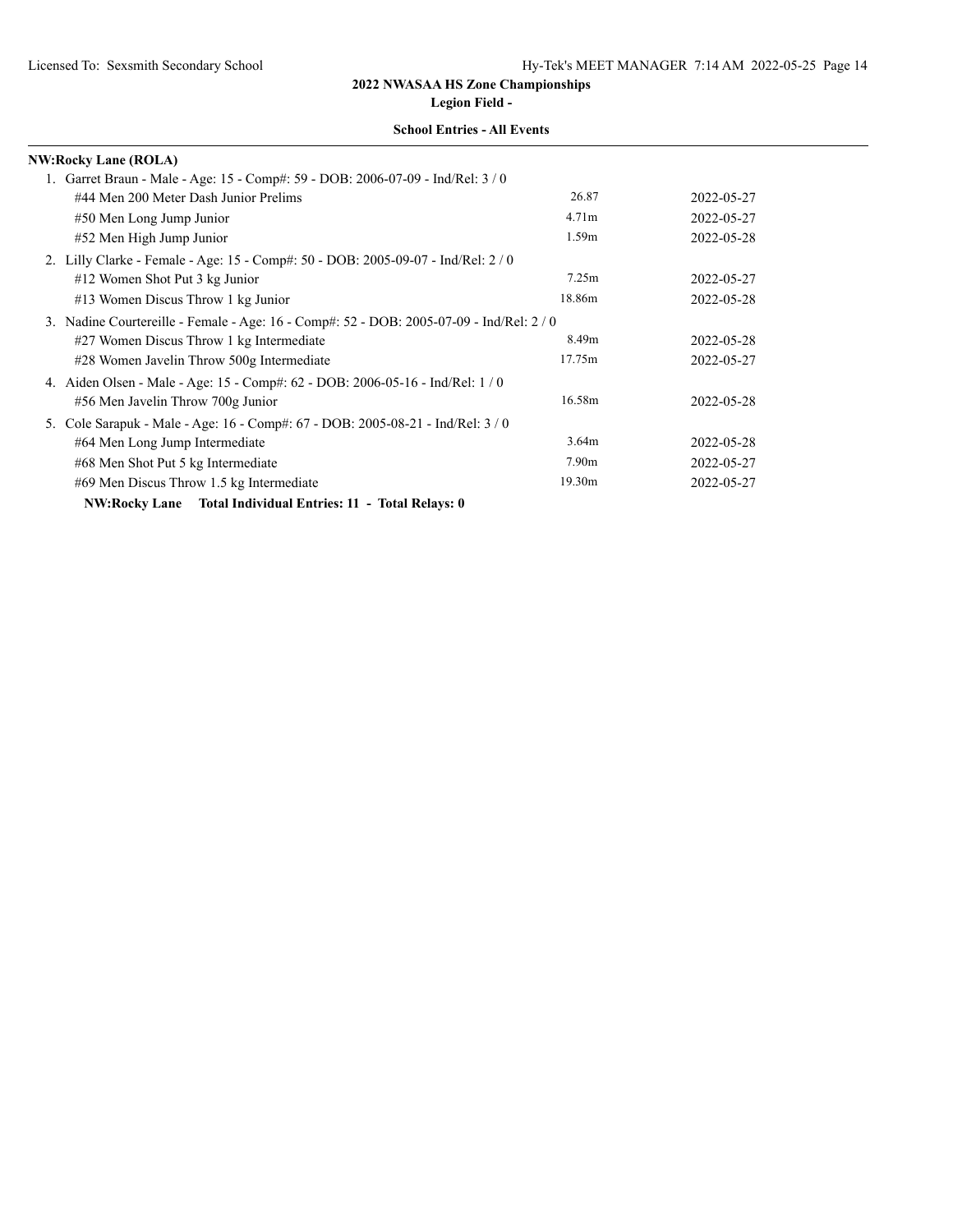| <b>School Entries - All Events</b> |  |
|------------------------------------|--|
|------------------------------------|--|

| <b>Nw:Sexsmith Secondary (SESE)</b>                                              |          |            |
|----------------------------------------------------------------------------------|----------|------------|
| 1. Heidi Balisky - Female - Age: 14 - Comp#: - DOB: 2006-09-03 - Ind/Rel: 3 / 0  |          |            |
| #4 Women 80 Meter Hurdles 76cm 30" 8m Junior Preli                               | 16.07    | 2022-05-27 |
| #8 Women Long Jump Junior                                                        | 3.95m    | 2022-05-28 |
| #12 Women Shot Put 3 kg Junior                                                   | 8.97m    | 2022-05-27 |
| 2. Brook Bozarth - Female - Age: 15 - Comp#: - DOB: 2006-02-04 - Ind/Rel: 3 / 0  |          |            |
| #4 Women 80 Meter Hurdles 76cm 30" 8m Junior Preli                               | 16.05    | 2022-05-27 |
| #8 Women Long Jump Junior                                                        | 4.20m    | 2022-05-28 |
| #9 Women Triple Jump Junior                                                      | 8.76m    | 2022-05-27 |
| 3. Allison Harvey - Female - Age: 16 - Comp#: - DOB: 2005-06-21 - Ind/Rel: 3 / 0 |          |            |
| #15 Women 100 Meter Dash Intermediate Prelims                                    | 14.64    | 2022-05-28 |
| #18 Women 80 Meter Hurdles 76cm 30" 8m Intermediat                               | 16.04    | 2022-05-27 |
| #19 Women 800 Meter Run Intermediate                                             | 3.00     | 2022-05-27 |
| 4. Tiana Harvey - Female - Age: 15 - Comp#: - DOB: 2006-06-04 - Ind/Rel: 4 / 0   |          |            |
| #8 Women Long Jump Junior                                                        | 4.02m    | 2022-05-28 |
| #9 Women Triple Jump Junior                                                      | 8.95m    | 2022-05-27 |
| #13 Women Discus Throw 1 kg Junior                                               | 22.02m   | 2022-05-28 |
| #14 Women Javelin Throw 500g Junior                                              | 19.15m   | 2022-05-27 |
| 5. Jaxon Heibert - Male - Age: 15 - Comp#: - DOB: 2006-07-05 - Ind/Rel: 3 / 0    |          |            |
| #54 Men Shot Put 5 kg Junior                                                     | 10.82m   | 2022-05-28 |
| #55 Men Discus Throw 1.5 kg Junior                                               | 26.65m   | 2022-05-27 |
| #56 Men Javelin Throw 700g Junior                                                | 24.57m   | 2022-05-28 |
| 6. Kariah Lozeron - Female - Age: 15 - Comp#: - DOB: 2006-05-17 - Ind/Rel: 3 / 0 |          |            |
| #12 Women Shot Put 3 kg Junior                                                   | 6.97m    | 2022-05-27 |
| #13 Women Discus Throw 1 kg Junior                                               | 19.01m   | 2022-05-28 |
| #14 Women Javelin Throw 500g Junior                                              | 18.11m   | 2022-05-27 |
| 7. Lane Muggaberg - Male - Age: 16 - Comp#: - DOB: 2005-07-29 - Ind/Rel: 3 / 0   |          |            |
| #60 Men 100 Meter Hurdles 84cm33" 8.5 Intermediate                               | 14.01    | 2022-05-27 |
| #62 Men 1500 Meter Run Intermediate                                              | 5:19.65  | 2022-05-28 |
| #63 Men 3000 Meter Run Intermediate                                              | 11:40.29 | 2022-05-27 |
| 8. Jameson Nelson - Male - Age: 15 - Comp#: - DOB: 2006-05-14 - Ind/Rel: 2 / 0   |          |            |
| #48 Men 1500 Meter Run Junior                                                    | 5.01     | 2022-05-28 |
| #49 Men 3000 Meter Run Junior                                                    | 10:12.00 | 2022-05-27 |
| 9. Laine Ormshaw - Male - Age: 15 - Comp#: - DOB: 2006-02-08 - Ind/Rel: 3 / 0    |          |            |
| #54 Men Shot Put 5 kg Junior                                                     | 11.60m   | 2022-05-28 |
| #55 Men Discus Throw 1.5 kg Junior                                               | 33.04m   | 2022-05-27 |
| #56 Men Javelin Throw 700g Junior                                                | 33.66m   | 2022-05-28 |
| 10. Holly Palfy - Female - Age: 15 - Comp#: - DOB: 2005-12-29 - Ind/Rel: 2 / 0   |          |            |
| #12 Women Shot Put 3 kg Junior                                                   | 8.73m    | 2022-05-27 |
| #13 Women Discus Throw 1 kg Junior                                               | 21.67m   | 2022-05-28 |
| Nw:Sexsmith Secondary Total Individual Entries: 29 - Total Relays: 0             |          |            |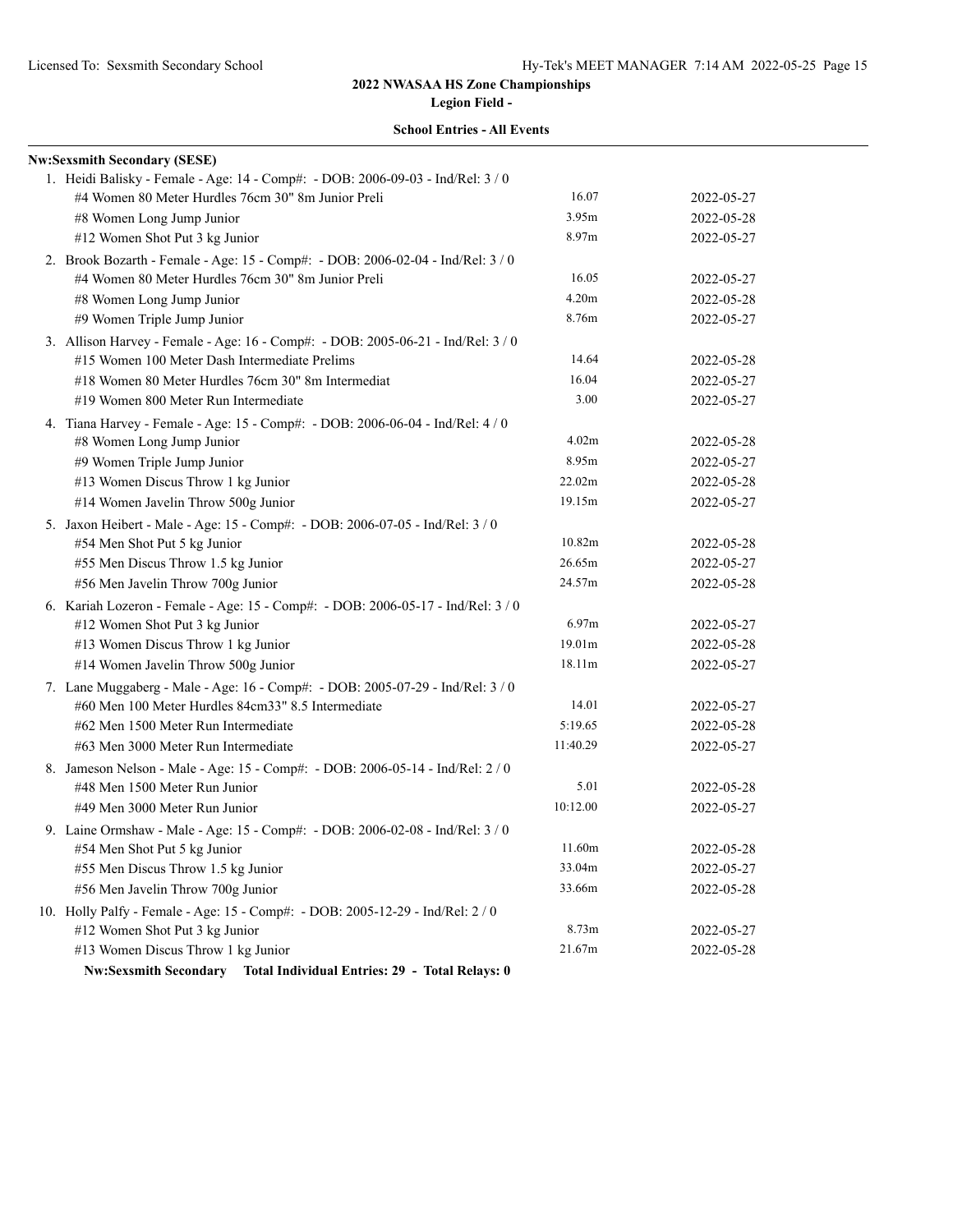|  | <b>School Entries - All Events</b> |  |  |
|--|------------------------------------|--|--|
|--|------------------------------------|--|--|

|    | <b>NW:St John Paul II GP (SJPG)</b>                                                                                            |          |            |
|----|--------------------------------------------------------------------------------------------------------------------------------|----------|------------|
|    | 1. Isaac Adegunju - Male - Age: 14 - Comp#: - DOB: 2007-03-31 - Ind/Rel: 0 / 1<br>#88 Men 4x100 Meter Relay Junior Prelims (3) | 53.00    | 2022-05-27 |
|    | 2. Jose Castaneda - Male - Age: 15 - Comp#: - DOB: 2006-05-25 - Ind/Rel: 1 / 1<br>#43 Men 100 Meter Dash Junior Prelims        | 12.02    | 2022-05-28 |
|    | #88 Men 4x100 Meter Relay Junior Prelims (4)                                                                                   | 53.00    | 2022-05-27 |
|    | 3. Jannar Pablo Credo - Male - Age: 15 - Comp#: - DOB: 2005-12-15 - Ind/Rel: 1 / 0<br>#50 Men Long Jump Junior                 | 5.00m    | 2022-05-27 |
|    | 4. Tehya Edey - Female - Age: 15 - Comp#: - DOB: 2005-10-20 - Ind/Rel: 3 / 0                                                   |          |            |
|    | #2 Women 200 Meter Dash Junior Prelims                                                                                         | 28.69    | 2022-05-27 |
|    | #3 Women 400 Meter Dash Junior Prelims                                                                                         | 1:04.20  | 2022-05-28 |
|    | #5 Women 800 Meter Run Junior                                                                                                  | 2:29.00  | 2022-05-27 |
|    | 5. Rowan King - Female - Age: 15 - Comp#: - DOB: 2006-04-18 - Ind/Rel: 2 / 0                                                   |          |            |
|    | #12 Women Shot Put 3 kg Junior                                                                                                 | 7.09m    | 2022-05-27 |
|    | #13 Women Discus Throw 1 kg Junior                                                                                             | 21.01m   | 2022-05-28 |
|    | 6. Marshall Krikun - Male - Age: 15 - Comp#: - DOB: 2006-05-12 - Ind/Rel: 2 / 0                                                |          |            |
|    | #54 Men Shot Put 5 kg Junior                                                                                                   | 7.55m    | 2022-05-28 |
|    | #55 Men Discus Throw 1.5 kg Junior                                                                                             | 22.57m   | 2022-05-27 |
|    | 7. Elizabeth Lapshin - Female - Age: 15 - Comp#: - DOB: 2005-09-15 - Ind/Rel: 2 / 1                                            |          |            |
|    | #1 Women 100 Meter Dash Junior Prelims                                                                                         | 15.40    | 2022-05-28 |
|    | #2 Women 200 Meter Dash Junior Prelims                                                                                         | 32.80    | 2022-05-27 |
|    | #85 Women 4x100 Meter Relay Junior Prelims (1)                                                                                 | 1:15.00  | 2022-05-27 |
|    | 8. Danae Mabida - Female - Age: 14 - Comp#: - DOB: 2006-11-10 - Ind/Rel: 2 / 1                                                 |          |            |
|    | #8 Women Long Jump Junior                                                                                                      | 3.74m    | 2022-05-28 |
|    | #9 Women Triple Jump Junior                                                                                                    | 8.63m    | 2022-05-27 |
|    | #85 Women 4x100 Meter Relay Junior Prelims (2)                                                                                 | 1:15.00  | 2022-05-27 |
|    | 9. Madison McCorkill - Female - Age: 15 - Comp#: - DOB: 2005-11-09 - Ind/Rel: 1 / 0                                            |          |            |
|    | #14 Women Javelin Throw 500g Junior                                                                                            | 17.35m   | 2022-05-27 |
|    | 10. Kurt David Principe - Male - Age: 15 - Comp#: - DOB: 2005-12-31 - Ind/Rel: 2 / 1                                           |          |            |
|    | #44 Men 200 Meter Dash Junior Prelims                                                                                          | 26.68    | 2022-05-27 |
|    | #50 Men Long Jump Junior                                                                                                       | 4.65m    | 2022-05-27 |
|    | #88 Men 4x100 Meter Relay Junior Prelims (2)                                                                                   | 53.00    | 2022-05-27 |
|    | 11. Ethan Rowland - Male - Age: 15 - Comp#: - DOB: 2006-08-05 - Ind/Rel: 0 / 1                                                 |          |            |
|    | #88 Men 4x100 Meter Relay Junior Prelims (1)                                                                                   | 53.00    | 2022-05-27 |
|    | 12. Alex Shaw - Male - Age: 15 - Comp#: - DOB: 2006-03-16 - Ind/Rel: 2 / 0                                                     |          |            |
|    | #54 Men Shot Put 5 kg Junior                                                                                                   | 7.79m    | 2022-05-28 |
|    | #55 Men Discus Throw 1.5 kg Junior                                                                                             | 20.45m   | 2022-05-27 |
|    | 13. Avery Sluik - Female - Age: 17 - Comp#: - DOB: 2004-05-07 - Ind/Rel: 3 / 0                                                 |          |            |
|    | #40 Women Shot Put 4 kg Senior                                                                                                 | 9.89m    | 2022-05-28 |
|    | #41 Women Discus Throw 1 kg Senior                                                                                             | 24.14m   | 2022-05-27 |
|    | #42 Women Javelin Throw 600g 220cm Senior                                                                                      | 28.07m   | 2022-05-28 |
|    | 14. Elisha Steinke - Female - Age: 14 - Comp#: - DOB: 2006-10-19 - Ind/Rel: 1 / 1                                              |          |            |
|    | #1 Women 100 Meter Dash Junior Prelims                                                                                         | 14.78    | 2022-05-28 |
|    | #85 Women 4x100 Meter Relay Junior Prelims (3)                                                                                 | 1:15.00  | 2022-05-27 |
|    | 15. Nicole Troyer - Female - Age: 15 - Comp#: - DOB: 2006-01-26 - Ind/Rel: 1 / 1                                               |          |            |
|    | #7 Women 3000 Meter Run Junior                                                                                                 | 15:47.40 | 2022-05-27 |
|    | #85 Women 4x100 Meter Relay Junior Prelims (4)                                                                                 | 1:15.00  | 2022-05-27 |
| 1. | NW:St John Paul II GP                                                                                                          |          |            |
|    | #85 Women 4x100 Meter Relay Junior Prelims                                                                                     | 1:15.00  | 2022-05-27 |
|    | Elizabeth Lapshin 15; Danae Mabida 14; Elisha Steinke 14; Nicole Troyer 15                                                     |          |            |